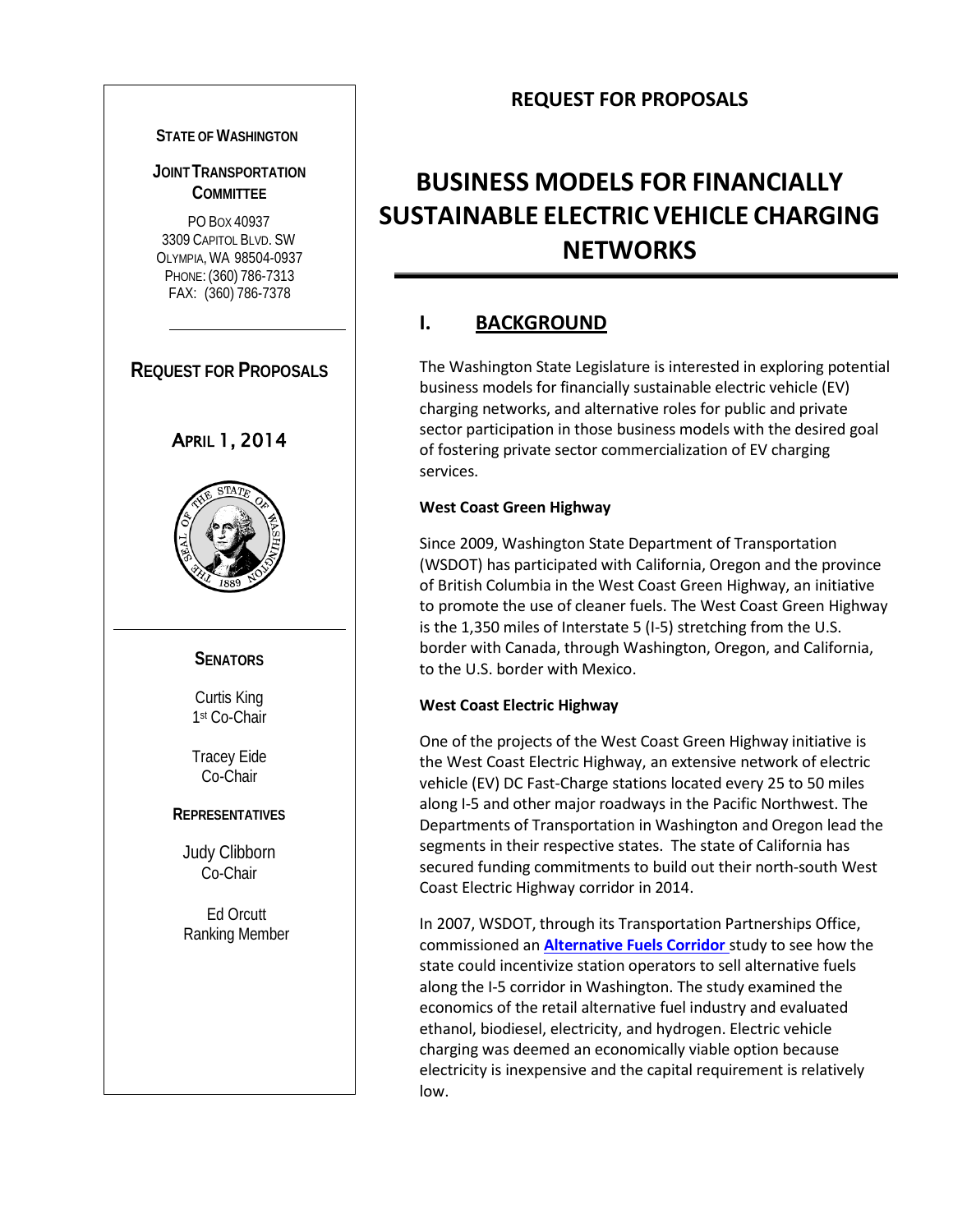WSDOT originally formed partnerships with utilities and retailers to pursue EV charging on Stateowned property such as rest areas along the I-5 corridor. As WSDOT explored electrification options, it made more sense to make DC Fast Chargers available at retail locations to support local businesses and to give drivers something to do while waiting for their cars to charge. Instead of contributing state right-of way, WSDOT secured federal funding through the State Energy Program to get the "Electric Highway" started. WSDOT coordinated with the Oregon Department of Transportation's Innovative Partnerships Office to develop equipment standards, signage and branding so EV drivers would have a consistent driving experience along the West Coast.

This project was structured as a public-private partnership whereby the costs are shared by the public sector, the private sector, and the users. The federal government provided a majority of the funding as part of the American Recovery and Reinvestment Act.

In Washington, initial funding was provided by the U.S. Department of Energy through the State Energy Program (SEP). The Washington State Department of Commerce administers the SEP funds for the State of Washington. Commerce invests this federal SEP funding in projects that achieve energy and environmental policy goals. Commerce has invested \$1.6 million of SEP grants as seed funding and WSDOT developed the partnerships to implement the Electric Highways network with private businesses, other agencies and electric vehicle drivers. In Oregon, the state's charging network is funded with a combination of U.S. Department of Energy SEP grants and U.S. Department of Transportation TIGER grants.

#### **State Funding for EV Charging Stations**

In his 2014 Supplemental Transportation budget, Washington Governor Jay Inslee proposed spending \$5 million in state multimodal funds (non-gas tax transportation tax revenues) on a fast-charging network for electric vehicles. The goal of this initiative was to double the number of state highway miles that could be traveled by electric vehicles, thereby cutting greenhouse gas emissions. The expansion of Washington's electric highway fast-charging network was to leverage public-private partnerships. The initiative would have funded eight fast-charging stations in the Puget Sound area along I-5 and I-90 (\$1 million); 18 stations to extend the east-west network connecting Spokane, the Yakima Valley and the Tri-Cities areas (\$2.25 million); created an Employer Charging Incentive Program to incentivize investment in Level 2 PEV charging infrastructure for businesses and other employers through matching grants and technical assistance (\$1.5 million); and funded project development and management for two years (\$250,000).

The Legislature did not fund the Governor's request, however it did direct the Joint Transportation Committee to commission a study to explore potential business models for a financially sustainable electric vehicle charging network and to examine alternative roles for public and private sector participation in fostering private sector commercialization of EV charging services.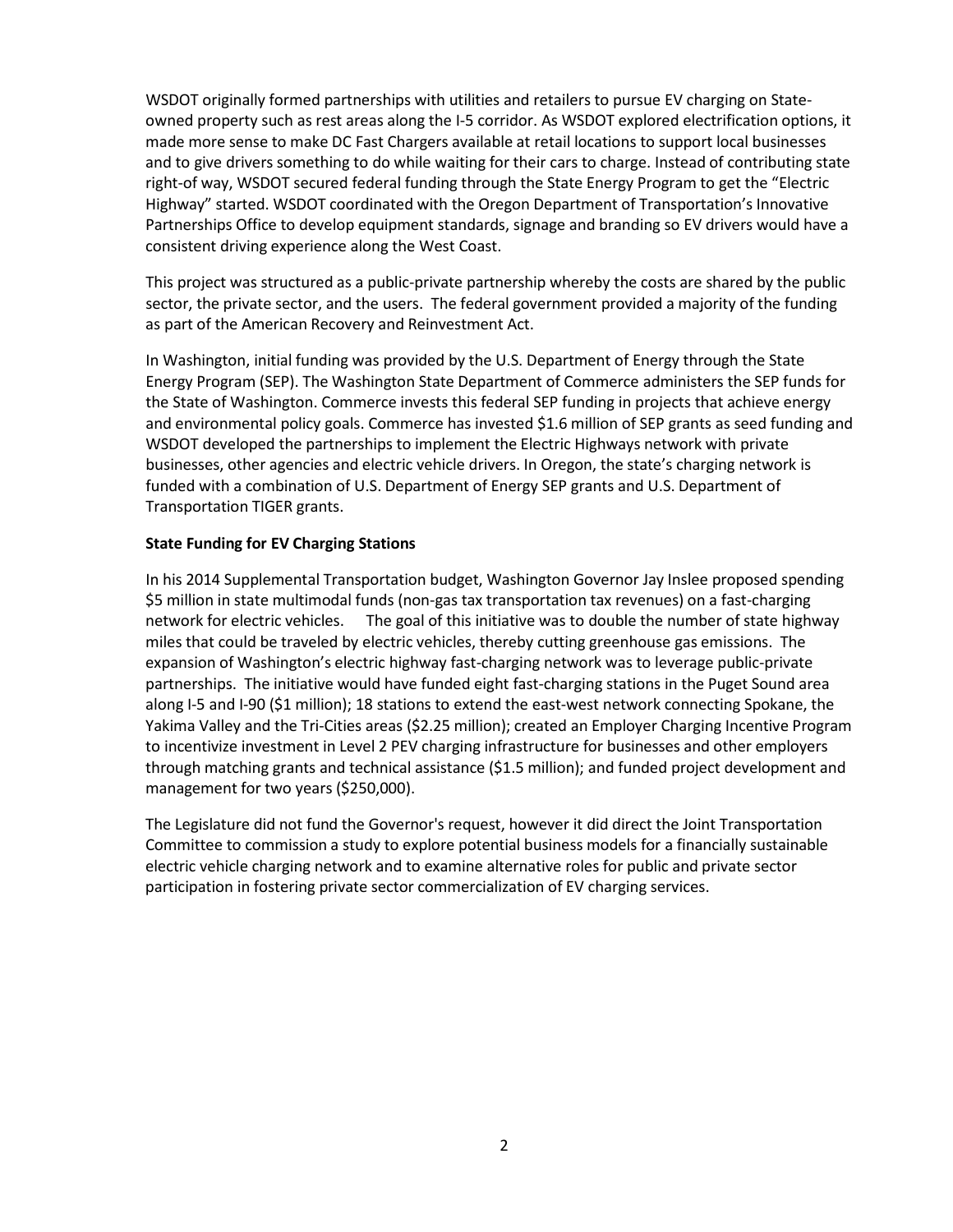## **II. SCOPE OF WORK**

Purpose: The purpose of the study is as follows:

- To educate members of the Legislature and stakeholders about the EV charging industry in Washington and elsewhere, including infrastructure, business operations, governance, financing, technology, trends, and related topics
- To evaluate alternative business models for financially sustainable EV charging networks
- To evaluate alternative roles for the public and private sectors in those business models
- To make recommendations on what sort of public sector effort, if any, is needed to maximize the private sector construction and operation of a robust EV charging network.

The Consultant will evaluate the current status of EV charging stations in Washington, and make recommendations regarding potential business models for financially sustainable EV charging networks and alternative roles for public and private sector participation in those business models. Public sector participation may include public financing, funding, facilitation, and/or other incentives or support to encourage installation of electric vehicle charging stations. The Consultant shall submit an interim report by December 31, 2014, and a final report by March 1, 2015.

Oversight and administrative responsibility for the study is further detailed in Section IV, but generally consists of the following:

Advisory Panel. The JTC will appoint an Advisory Panel of approximately 15 legislators and stakeholders to provide input to and act as a resource for the consultants. The study will educate these legislators and stakeholders about the EV charging industry, potential business models and trade-offs of the various options.

Staff Workgroup. The JTC will form a Staff Workgroup to provide support during the study. The Staff Workgroup will be comprised of staff from the JTC, House and Senate Transportation Committees, WSDOT, and the Office of Financial Management. The Consultant should expect to work with the Staff Workgroup throughout the study, to solicit input, present draft materials before they are shared at Advisory Panel meetings, and to review findings, recommendations and draft reports.

# **TASKS TO BE COMPLETED IN STUDY**

The description of tasks below is not intended to fully encompass the study tasks, but instead includes the minimum requirements, in order to provide the Consultant with a framework for the study. Consultants are encouraged to recommend additions and/or alternatives to better accomplish the study's tasks.

# **TASK 1: EVALUATE CURRENT STATUS OF ELECTRIC VEHICLE CHARGING IN WASHINGTON**

Washington state, and more specifically the central Puget Sound region stretching from Everett to Olympia, was one of five original metro areas in the nation to be designated an EV Project Deployment market. The U.S. Department of Energy's EV [Project p](http://www.theevproject.com/)rovided total federal funding of \$115 million for EV charging infrastructure in the selected deployment markets, to be delivered through their project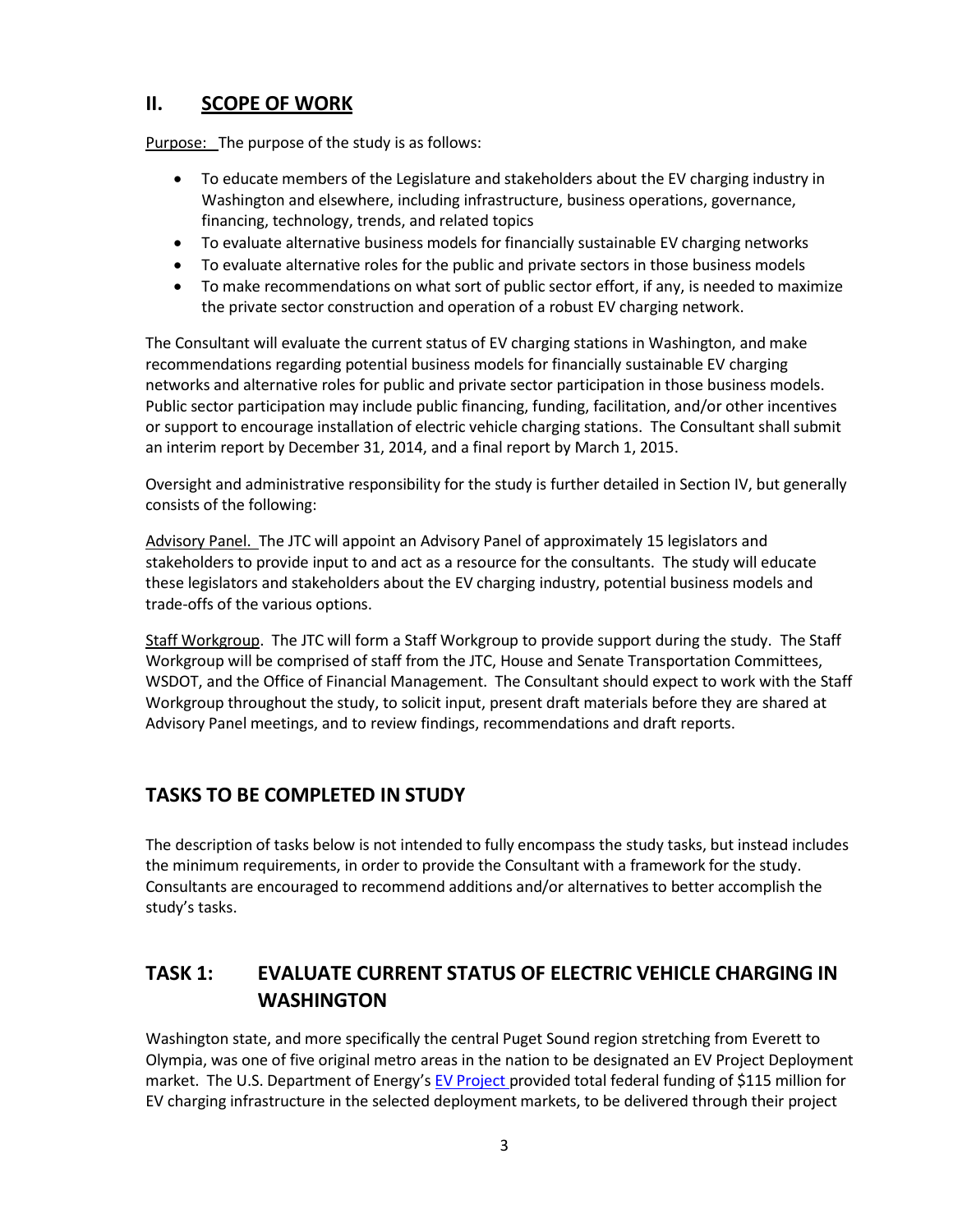partner ECOtality (which recently filed for bankruptcy). Coulomb Technologies (operators of the ChargePoint EV network) also received federal funds to add EV charging infrastructure. In Washington state, ECOtality's Blink charging network has approximately 200 publicly accessible charging stations, located almost entirely within the greater Puget Sound region.

There are many publicly accessible charging stations located outside of the Puget Sound region, found mostly in urban areas and in much smaller numbers than the greater Seattle metro area.

The most notable exception to these urban area chargers is the West Coast Electric Highway network, described above. This network of DC Fast-Charge stations was intentionally deployed in locations outside of urban areas where concentrations of EV drivers are much lower and private investment is expected to lag that of the urban areas. The West Coast Electric Highway network focused on stations needed to provide interregional mobility for EV drivers, and to ensure a minimally adequate EV charging network along the state's most frequently-traveled highway corridors.

As the EV charging business sector experiences growing pains, and in light of the Legislature's desire to reduce direct tax funding for charging infrastructure, it is important to begin this study with a clear picture of the existing EV charging network in Washington. Task 1 is intended to evaluate the existing inventory; to identify gaps and opportunities for logical extension of EV charging services; and to more clearly delineate the purposes served by publicly-funded EV charging stations and their relative effectiveness to date. At a minimum, the Consultant will:

- a. Document the current publicly-accessible EV charging station network in Washington, including:
	- Technology (Level 2 or DC Fast-Charge)
	- Locations and venues of charging stations
	- Ownership and operational responsibilities
	- Sources of funding for capital and operating expenses
	- Fee structures for EV charging services, and method of collection
	- To the extent possible, but without expending significant resources, estimate usage of the current network.
- b. Given the status of the existing publicly-accessible EV charging stations, evaluate the existing network against the following minimum criteria:
	- Basic connectivity for statewide travel along major transportation corridors;
	- Interregional or intercity trips along most commonly traveled corridors;
	- Support for trips to desired regional destinations (landmarks, tourist destinations, recreation, etc.)
	- Ratio of publicly accessible chargers, by technology type, to registered EV drivers within the vicinity of the charging stations;
	- Characteristics and charging behavior Washington's EV fleet and their drivers.
- c. Based on the experience to-date in Washington and the rest of the nation, examine the role and relative importance of publicly accessible charging stations as factors for:
	- Driving consumer interest in the purchase of EVs;
	- Maximizing the number of miles that can be traveled in electric drive mode; and
	- Increasing the attractiveness and likelihood of travel to destinations with publicly accessible EV charging stations.

Deliverable: White paper and PowerPoint presentation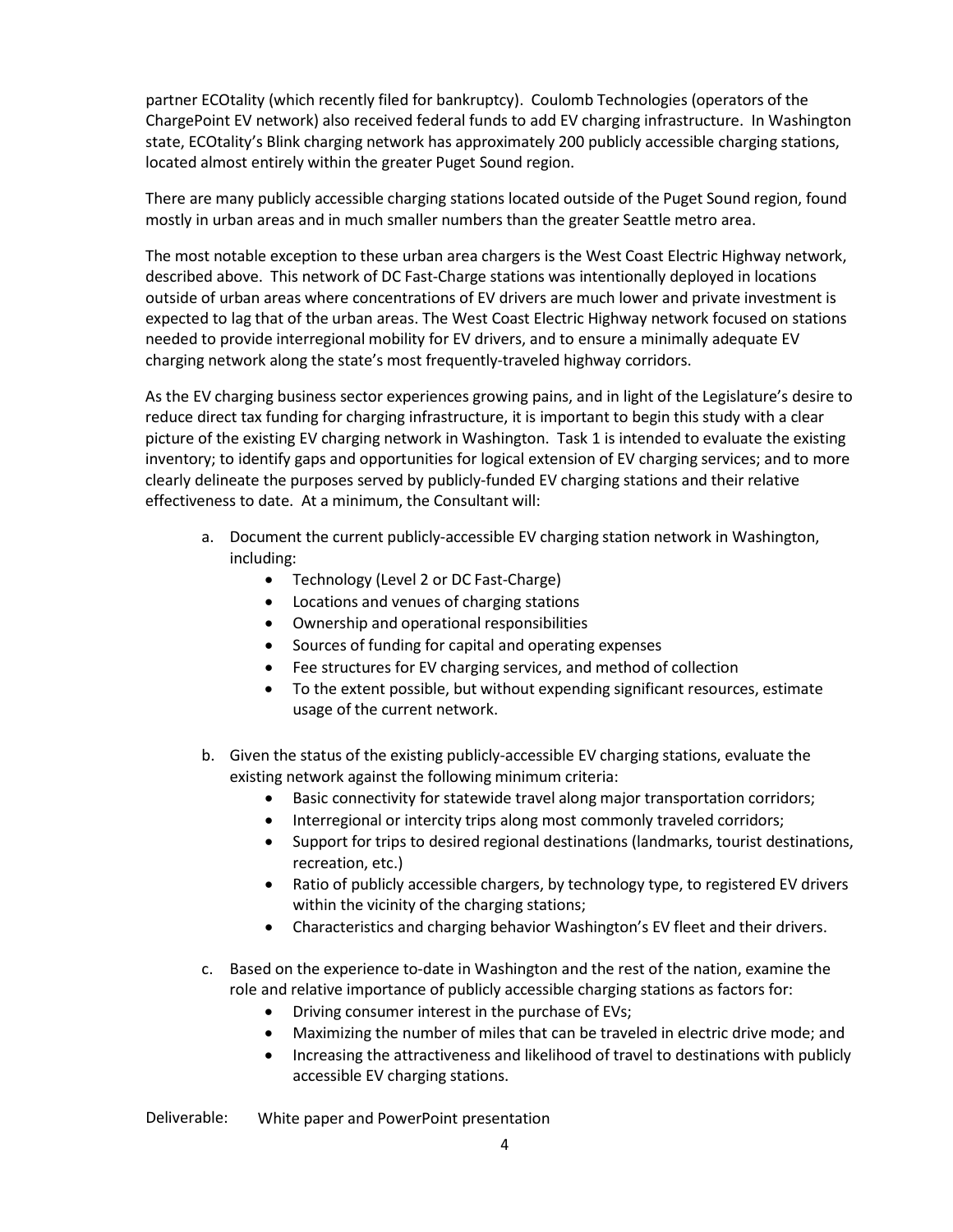# **TASK 2: BUSINESS MODELS. MAKE RECOMMENDATIONS REGARDING POTENTIAL BUSINESS MODELS FOR FINANCIALLY SUSTAINABLE EV CHARGING NETWORKS IN WASHINGTON**

In anticipation of the release of electric vehicles to the U.S. consumer market, governments at all levels stepped forward to provide the vast majority of capital funding for publicly accessible EV charging stations to ensure that at least a basic network of stations was available for use by early adopters of EVs. The heavy investment of public tax dollars for this infrastructure was deemed especially critical given that the profit potential of emerging EV technologies proved too speculative to attract sufficient private investment.

Mass market EVs like the Nissan Leaf and Chevrolet Volt have been widely available for more than two years now, and several companies have formed (or existing companies branched out) to provide EV charging services. The Legislature is now evaluating how to scale back the public sector role in providing direct funding from general tax sources for publicly accessible charging infrastructure, while still ensuring that Washington's growing number of EV drivers have a reliable network of charging stations that meets their needs now and into the future.

Based on the experiences of these first-generation EV charging networks, questions remain whether (and how) publicly accessible charging stations – and especially DC Fast-Charge stations -- can become financially sustainable over the longer term.

More specifically, the principle issue is how EV charging infrastructure and services can be provided on a commercially viable basis when:

- most EV charging occurs at home provided by low or no-cost home charging equipment
- the cost of the core commodity itself electricity is very low, yet the necessary infrastructure and operating expense to supply it in a public venue is comparatively high; and
- the number of electric vehicles requiring public charging, while growing, still represents only a small fraction of the current passenger vehicle market.

In Task II, the Consultant shall evaluate alternative business models for financially sustainable EV charging networks. Those models may include a spectrum of roles for the public sector, which will be identified as part of Task III. The Consultant's business model evaluation shall consider a variety of public and private sector participants, which may include, among others,

- companies that are strictly electric vehicle service providers;
- retail electricity providers, municipal or investor-owned utilities that operate EV charging stations;
- networks owned, operated or otherwise sponsored by automotive manufacturers;
- government-sponsored EV charging networks;
- cooperatives or similar structures that own or operate EV charging stations; and
- others the Consultant identifies or suggests, including hybrids or new business models not currently found in the EV charging sector.

As part of this Task, the Consultant shall identify barriers to the creation of financially sustainable EV charging networks in Washington, and the entity that is in the best position to address the barriers. Such barriers might include legal and/or regulatory, technology, information, financial, or other barriers as identified by the Consultant through research and interviews with key industry participants.

Deliverable: White paper and PowerPoint presentation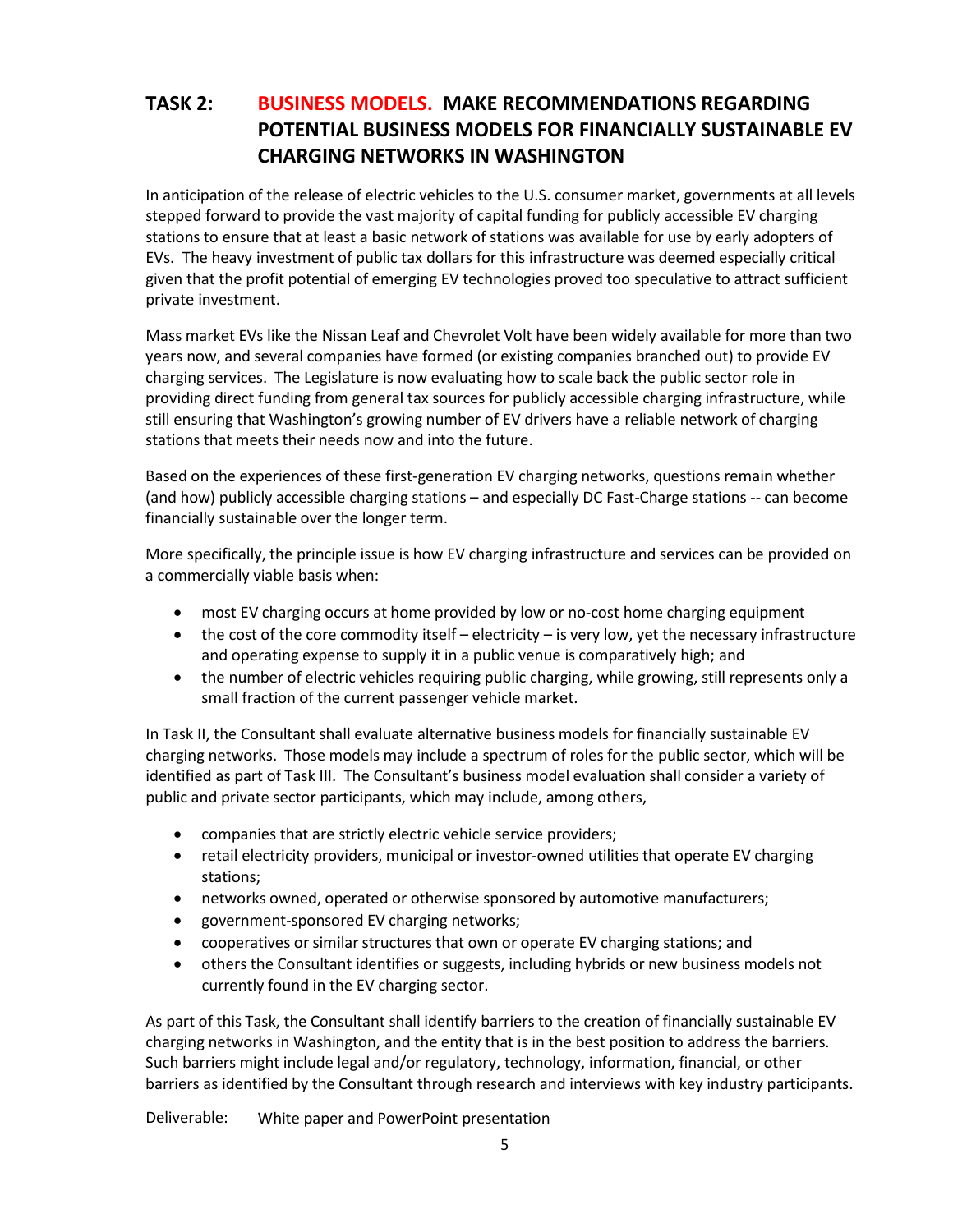# **TASK 3: ROLES. MAKE RECOMMENDATIONS REGARDING ALTERNATIVE ROLES FOR PUBLIC AND PRIVATE SECTOR PARTICIPATION IN THOSE BUSINESS MODELS**

The Legislature seeks recommendations on how to provide a robust and sustainable EV charging network in the state of Washington that serves the needs of all types of plug-in electric vehicles. As the market for EVs and charging services grows, the Legislature wishes to reduce the public sector's role in supporting EV charging networks and transition primary responsibility to the private sector.

The Legislature recognizes that an EV charging network must serve many purposes, as further described in Task 1, and that to meet these purposes, certain individual station locations (or nodes in the network) may not independently generate sufficient revenue to achieve financial self-sufficiency and an acceptable return on investment for the private sector. Therefore, the public role may differ by the type of location being served, or other factors that influence the viability of a charging station or network.

Based on the identification of viable business models in Task 2, Task 3 requires the Consultant to delineate potential roles for the public sector and the level and type of support required in order to maximize private sector participation in providing EV charging services.

In developing alternatives for public and private sector roles, the Consultant shall work with the Advisory Panel to advance the most feasible business models that merit more detailed examination and analysis.

In developing the recommendations, the Consultant shall consider the following:

- a. The public sector includes state, regional and local governments as appropriate, and may include regulatory bodies as well.
- b. Public sector participation might include public financing, public funding, facilitation, and/or other incentives or support to encourage installation and maintenance of EV charging facilities.

In developing the recommendations, the Consultant shall

- a. Identify the costs and other financial implications to the public sector for the alternative roles. For those alternatives deemed most feasible, the Consultant must provide a financial pro forma for each of these selected business models. At a minimum, the pro forma must display the required investment levels, capital and operational costs and responsibilities, financing arrangements, liabilities, and internal rates of return and forecasted payback periods.
- b. Identify potential sources of revenue, including but not limited to pay-per-use fees; subscription or membership fees; owner or host-paid fees; sponsorships; public subsidies; etc.
- c. Identify variables and risk factors that affect the revenue potential for EV charging services including the forecasted market for EV charging services in Washington, travel patterns, station utilization rates, variable energy costs, emerging charging technologies, network interoperability, etc.

Deliverable: White paper and PowerPoint presentation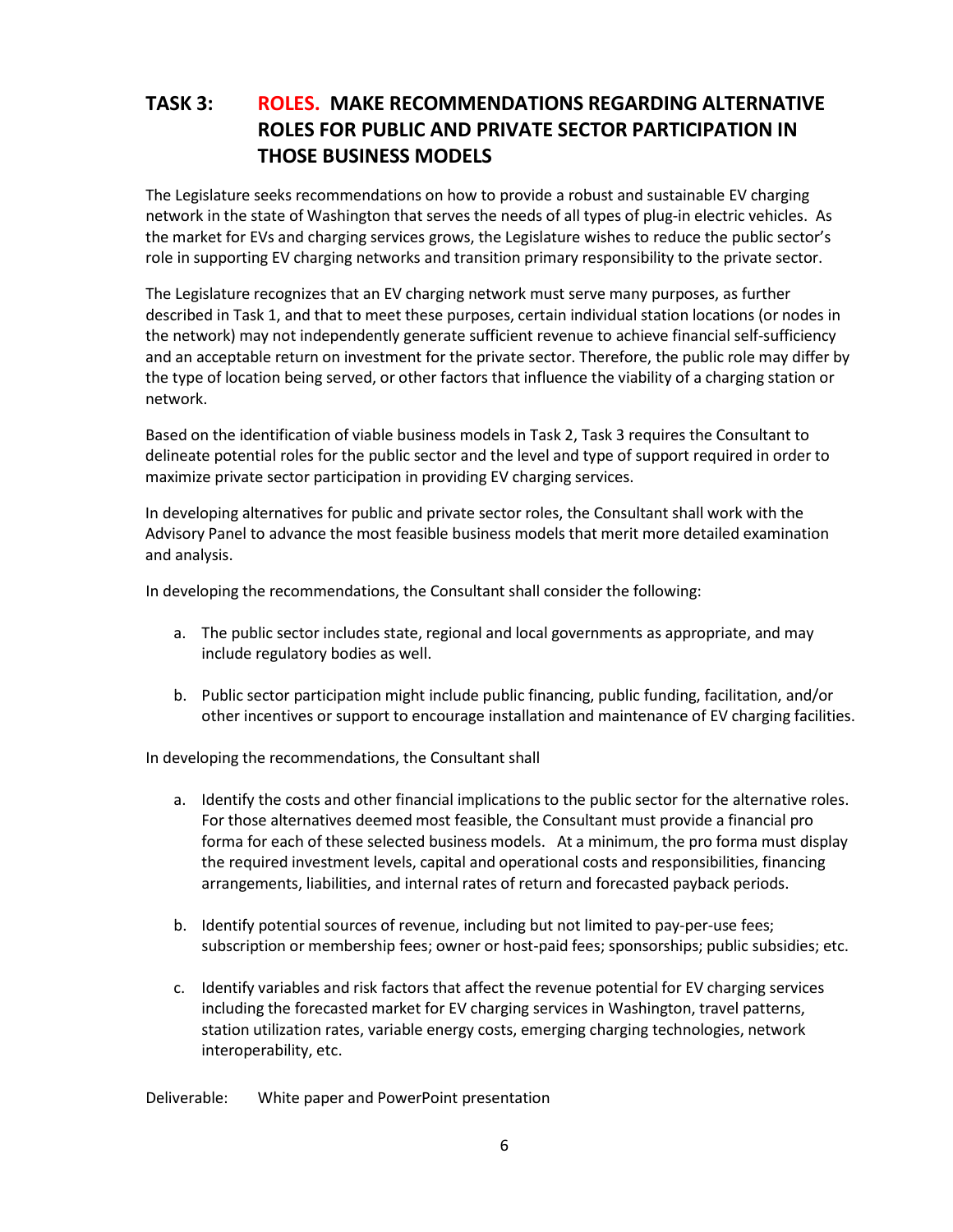## **TASK 4: WORK WITH ADVISORY PANEL AND STAFF WORKGROUP**

Advisory Panel. The JTC will appoint an Advisory Panel of approximately 15 people, comprised of legislators and public-sector and private-sector stakeholders, to provide input throughout the study. The Panel will be advisory in manner; however, direction may be given during Advisory Panel meetings by the legislators who comprise the Joint Transportation Committee.

Participants likely will include the following:

- Legislators (4-6)
- Representative from a city or county that has owns/operates EV charging stations
- An EV professional that has developed EV charging infrastructure along popular tourist routes or recreational destinations;
- An EV driver with demonstrated knowledge of the charging needs of a broad range EV drivers
- Representative from a manufacturer of battery-electric vehicles
- Representative of the EV charging service industry;
- Representative from an investor-owned electric utility;
- Representative from a consumer-owned electric utility such as a municipal utility, public utility district or cooperative
- Representative from the Western Washington Clean Cities Coalition
- Representative from WSDOT responsible for EV charging infrastructure

The Advisory Panel will meet approximately three times between June 2 and December 12, with the dates, locations and agenda determined jointly by the JTC Project Manager and the Consultant.

Staff Workgroup. The JTC will form a Staff Workgroup to provide support during the study, comprised of staff from the JTC, House and Senate Transportation Committees, WSDOT and the Office of Financial Management. The Consultant should expect to work with the Staff Workgroup prior to each Advisory Panel meeting, to review materials, format and expected outcomes of each meeting. The Consultant will supply all meeting materials.

The Consultant will participate in a kick-off meeting with the Staff Workgroup either on May 15, or during the week of June  $2<sup>nd</sup>$ .

# **TASK 5: PRESENTATIONS**

In addition to the Advisory Panel meetings and Staff Workgroup meetings, the Consultant will attend and provide study updates as appropriate at the following meetings:

- May 14, 2014, JTC meeting in DuPont (introductory meeting only)
- November 20, 2014, JTC meeting in Olympia
- January 7, 2015, JTC meeting in Olympia
- One presentation each to the House and Senate Transportation Committees during the 2015 legislative session, at the Committees' discretion. These two presentations would occur on the same day.
- March 1, 2015 (or soon thereafter), presentation of final report to JTC Members. This presentation may be accomplished via phone conference.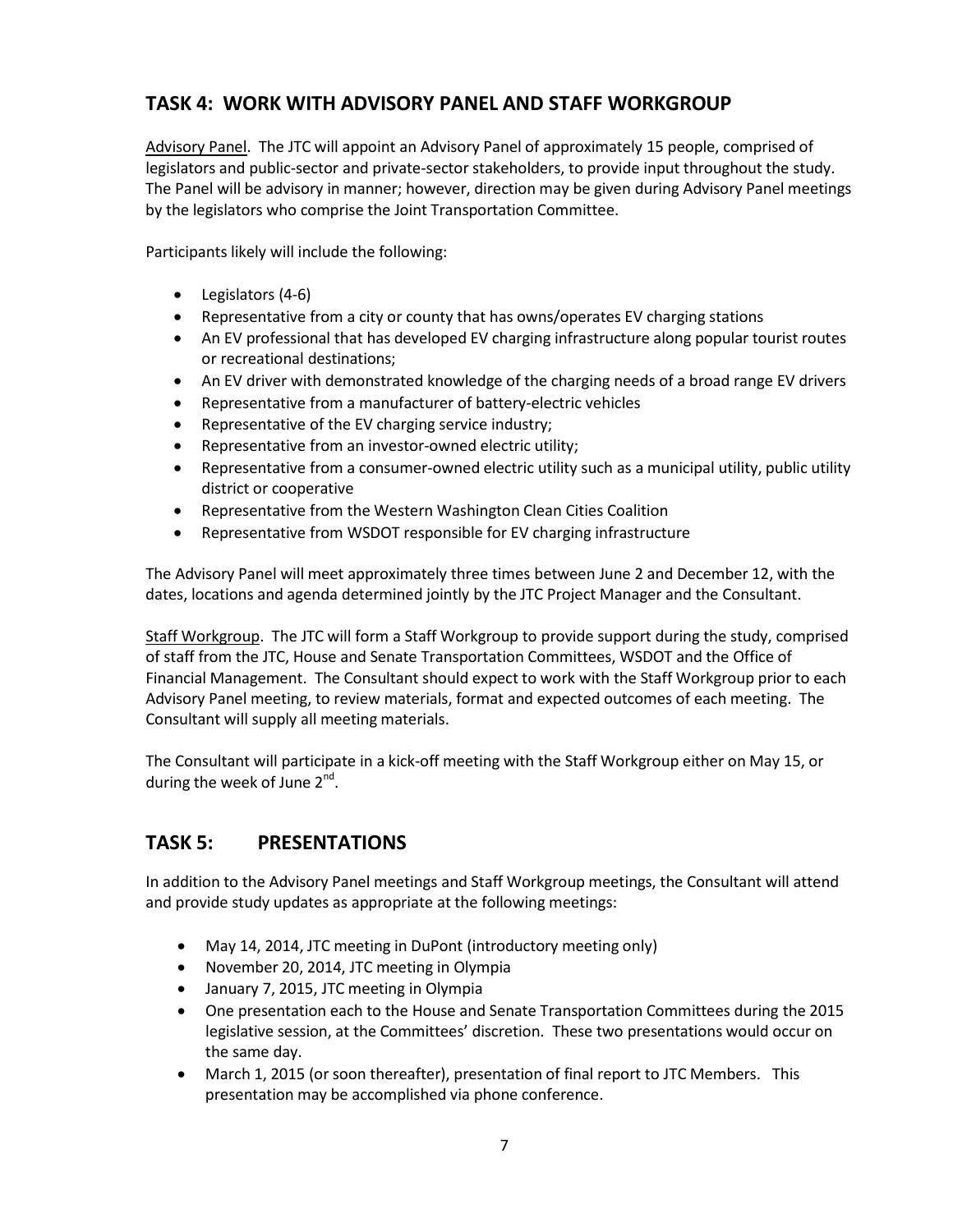# **TASK 6: SUBMIT INTERIM REPORT BY DECEMBER 31, 2014, AND FINAL REPORT BY MARCH 1, 2015**

The Consultant will prepare an Interim Report and a Final Report on the study. The Interim Report may be used by the Legislature to develop policy bills and budget proposals for consideration during the 2015 legislative session, which is scheduled to begin on January 12, 2015, and conclude on April 26, 2015. The Interim Report is due December 31, 2014.

The Interim and Final Reports should indicate which statutes if any would need to be changed to enact the Consultant's recommendation.

The Final Report is due March 1, 2015. It shall update and augment the Interim Report, and include all study findings and recommendations, as well as summarizing the study effort and deliverables described in Tasks 1-6. The Final Report may include additional follow-up analysis requested by the JTC Members after presentation of the Interim Report.

The Consultant shall present a draft of each Report to the JTC Project Manager and Staff Workgroup approximately one month before the Report due-date, for comments and suggestions. The Consultant shall work with the JTC Project Manager on review of the draft reports, and incorporate any needed changes.

Deliverable: Interim Report and Final Report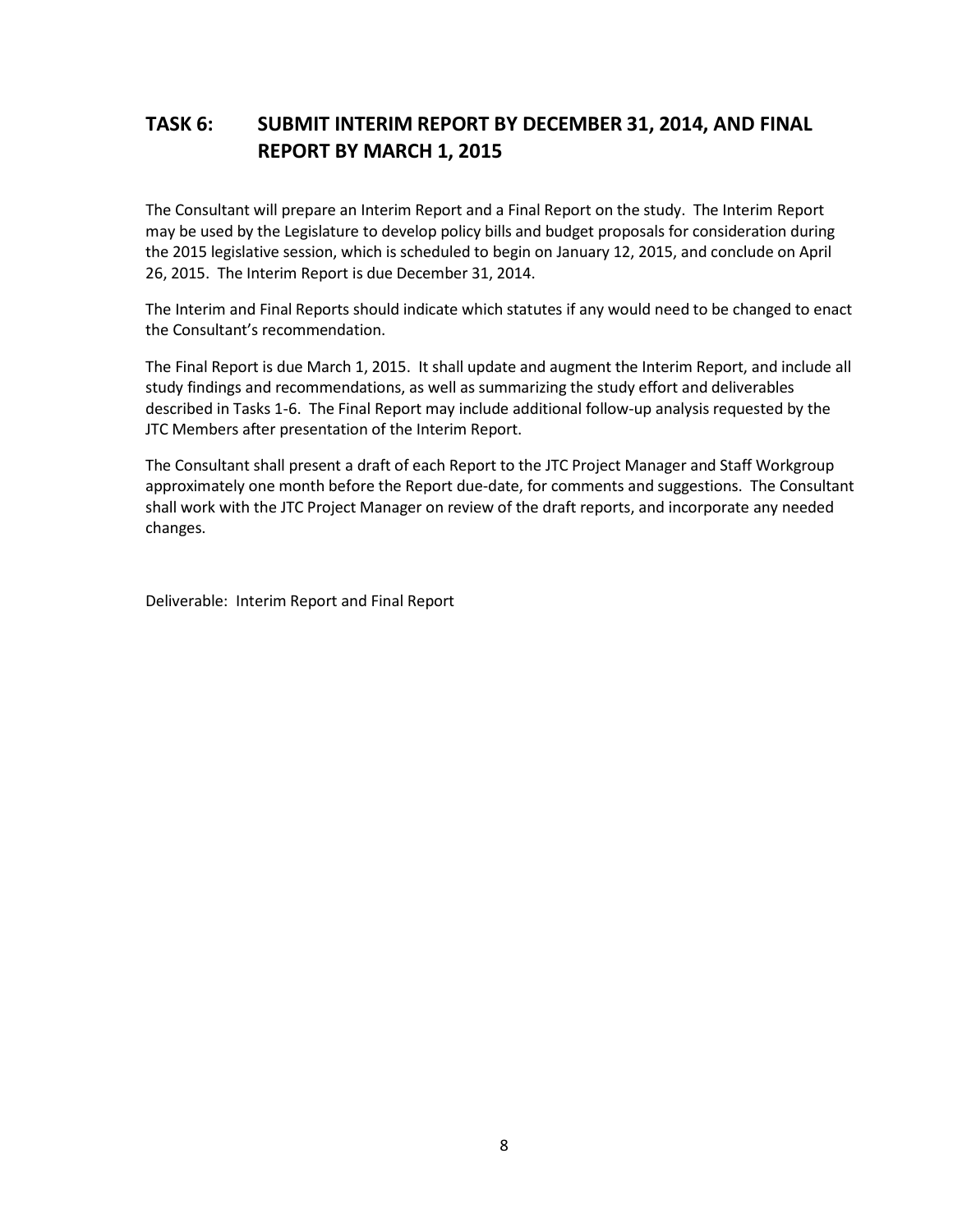## **III. CONTRACT DELIVERABLES**

The successful Consultant will provide the following services and deliverables:

- 1. Within five (5) calendar days of the announcement of the apparent successful Consultant, the Consultant shall submit a work plan to meet the requirements of Section II of this RFP, with any changes necessary based on additional information. The work plan shall include:
	- 1. Specific steps detailing how this study will be carried out
	- 2. The specific tasks to be performed and by whom
	- 3. The expected duration and level of effort in hours by person
	- 4. The specific data that will be needed, along with data sources and
	- 5. A schedule for performing the tasks.

The JTC will review, comment on, and approve the final work plan. Any subsequent changes to the work plan shall also require approval by the JTC.

- 2. In conducting the study, the Consultant shall coordinate and facilitate the Advisory Panel meetings. The Consultant shall provide all meeting materials. JTC staff will be responsible for scheduling meetings, securing meeting locations, and providing food and refreshments for the meetings.
- 3. The Consultant Project Manager shall have, at a minimum, twice-monthly scheduled conference calls with the JTC Project Manager. Full or partial consultant team conference calls may be scheduled as needed.
- 4. The Consultant shall prepare and present to the JTC Project Manager, monthly written progress reports that address and summarize the issues in the Consultant's contracted Scope of Work and Work Plan.
- 5. The Consultant shall prepare draft white papers and PowerPoint presentations as described above in Tasks 1, 2, and 3. These white papers may be used in the Interim and Final Reports. The Consultant shall present a draft to the JTC Project Manager and Staff Workgroup, for comments and suggestions. The Consultant shall work with the JTC Project Manager on review of the draft white papers and PowerPoints, and incorporate any needed changes.
- 6. Two study reports are required, an Interim report due December 31, 2014, and a Final Report due March 1, 2015. The Consultant shall present a draft of each report to the JTC Project Manager and Staff Workgroup approximately one month before the report due-date, for comments and suggestions. The Consultant shall work with the JTC Project Manager on review of the draft reports, and incorporate any needed changes.
- 7. The Consultant shall present the Interim Report to the JTC on January 7, 2015, in Olympia.
- 8. The Consultant shall present the draft Final Report to JTC Members on or after March 1, 2015, depending on the Members' availability during the legislative session. This presentation may be conducted via phone conference. The draft Final Report is not final until the four JTC Members have voted to accept it.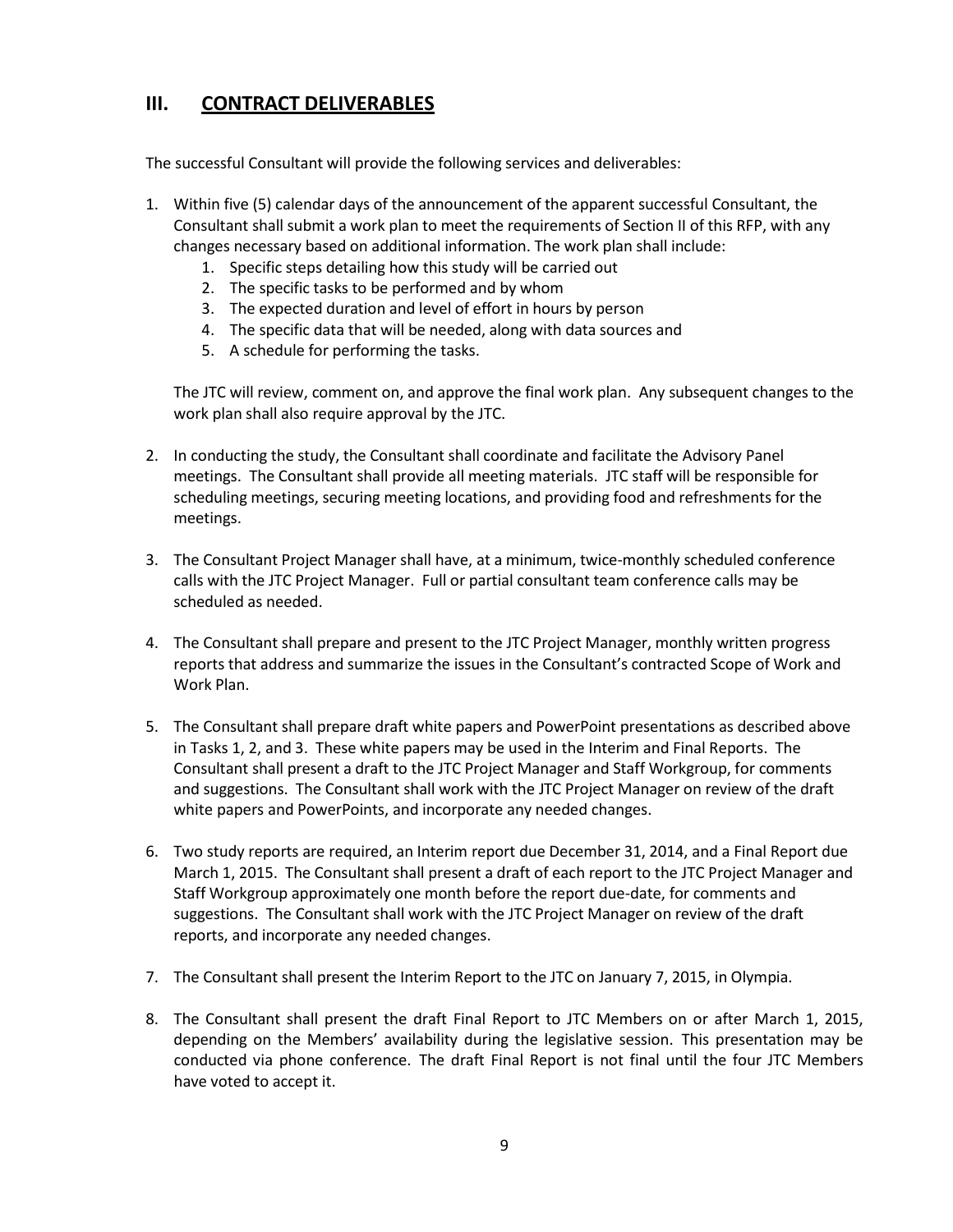- 9. The Consultant may be requested to make a presentation to the House and Senate Transportation Committees during the 2015 legislative session. The decision will be up to the chairs of the House and Senate Transportation Committees.
- 10. The Consultant shall deliver copies of the Interim report and approved Final Report:
	- Interim Report
		- o 25 printed color copies
		- o Electronic version suitable for web-based distribution (PDF)
	- Approved Final Report
		- o 50 printed and appropriately bound color copies
		- o Electronic version suitable as printing "master" (Word and PDF)
		- o Electronic version suitable for web-based distribution (PDF)

## **IV. OVERSIGHT AND ADMINISTRATIVE RESPONSIBILITY**

The JTC will have prime oversight for this study. The clients of this study are the four JTC Members (the Chairs and Ranking Member of the House and Senate Transportation Committees), who are represented in day-to-day study activities by the JTC Project Manager.

Advisory Panel. As further detailed in Task 4, the JTC will appoint an Advisory Panel of approximately 15 legislators and stakeholders to provide input throughout the study. The Panel will be advisory in manner; however, direction may be given during Advisory Panel meetings by the legislators who comprise the Joint Transportation Committee.

Staff Workgroup. The JTC will form a Staff Workgroup to provide support during the study, comprised of staff from the JTC, House and Senate Transportation Committees, WSDOT and the Office of Financial Management. The Consultant should expect to work with the Staff Workgroup prior to each Advisory Panel meeting, to review materials, format and expected outcomes of each meeting. The Consultant will supply all meeting materials.

JTC staff will be responsible for the following activities:

- Prepare, publish and administer the RFP process.
- Coordinate the Consultant selection process and negotiate the contract.
- Administer the contract (review and approve invoices, ensure milestones are being met, etc.)
- Attend regularly scheduled briefings with Consultant.
- Receive, evaluate and edit Consultant products.
- Oversee communications and meetings between JTC, the Consultant, Staff Workgroup, and the Advisory Panel.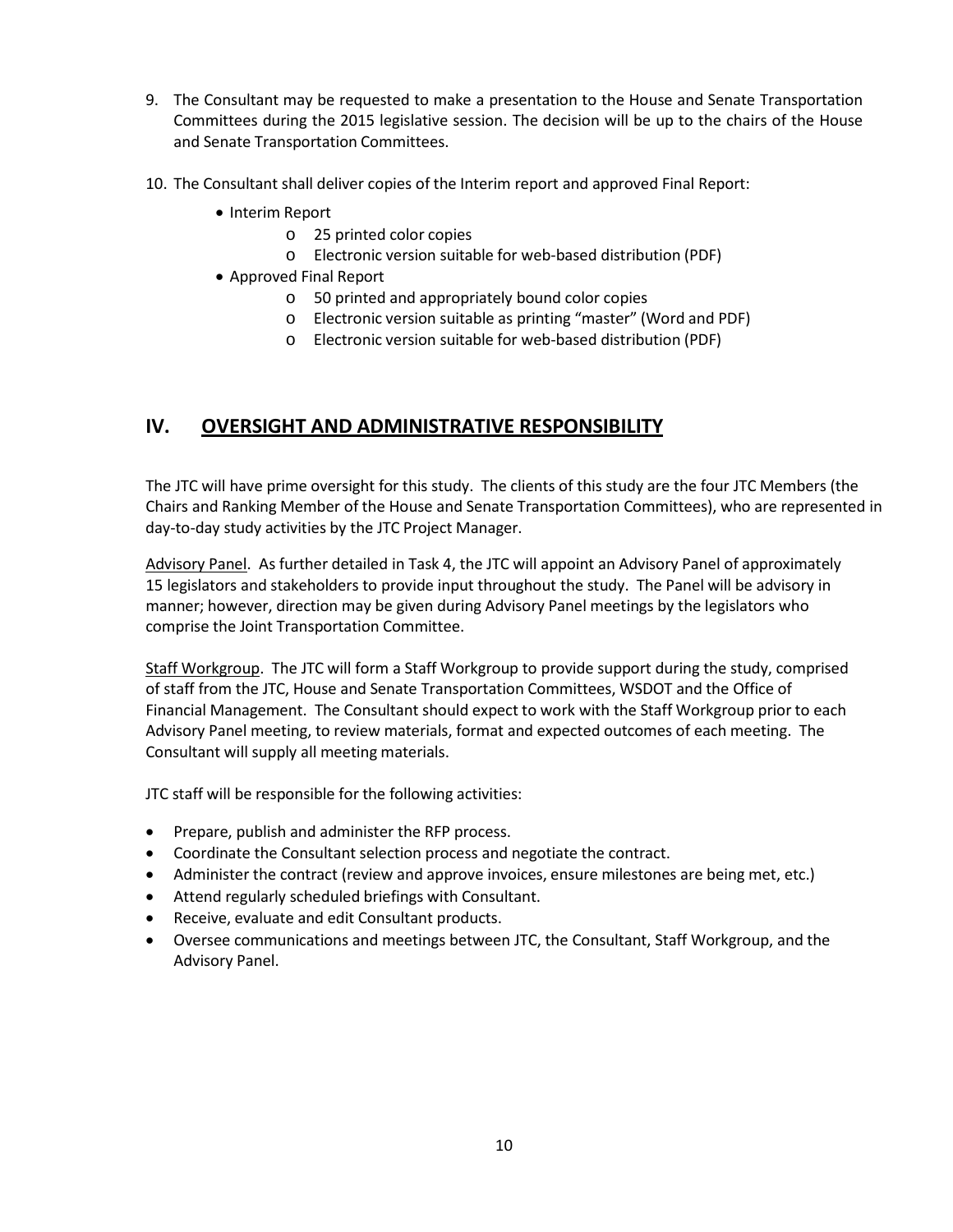# **V. QUALIFICATIONS**

- Bidder must be licensed to do business in the state of Washington.
- JTC shall also examine Bidder for responsibility. Responsibility shall include such measures as insurance coverage that meets state requirements, references, prior experience and satisfaction of existing clients, and other information related to responsibility.

## **VI. DEFINITIONS**

- **Apparently Successful Bidder** or **Apparently Successful Consultant -** the Bidder or Consultant selected as the most qualified entity to perform the stated services.
- **Bidder or Consultant –** an entity intending to submit or submitting a proposal for the project.
- **JTC –** Joint Transportation Committee, a Washington State legislative agency governed by an Executive Committee comprised by the Chairs and Ranking Member of the House and Senate Transportation Committees.
- **JTC Members –** the four Members of the JTC Executive Committee, who are the Chairs and Ranking Member of the House and Senate Transportation Committees.
- **JTC Coordinator –** the Chief Executive Officer of the Joint Transportation Committee.
- **RFP --** This Request for Proposals, any addendum or erratum thereto, Bidder's written questions and the respective answers, and any related correspondence that is addressed to all Bidders.
- **Contract definitions** are provided in the State of Washington General Terms and Conditions for personal services contracts in Exhibit A.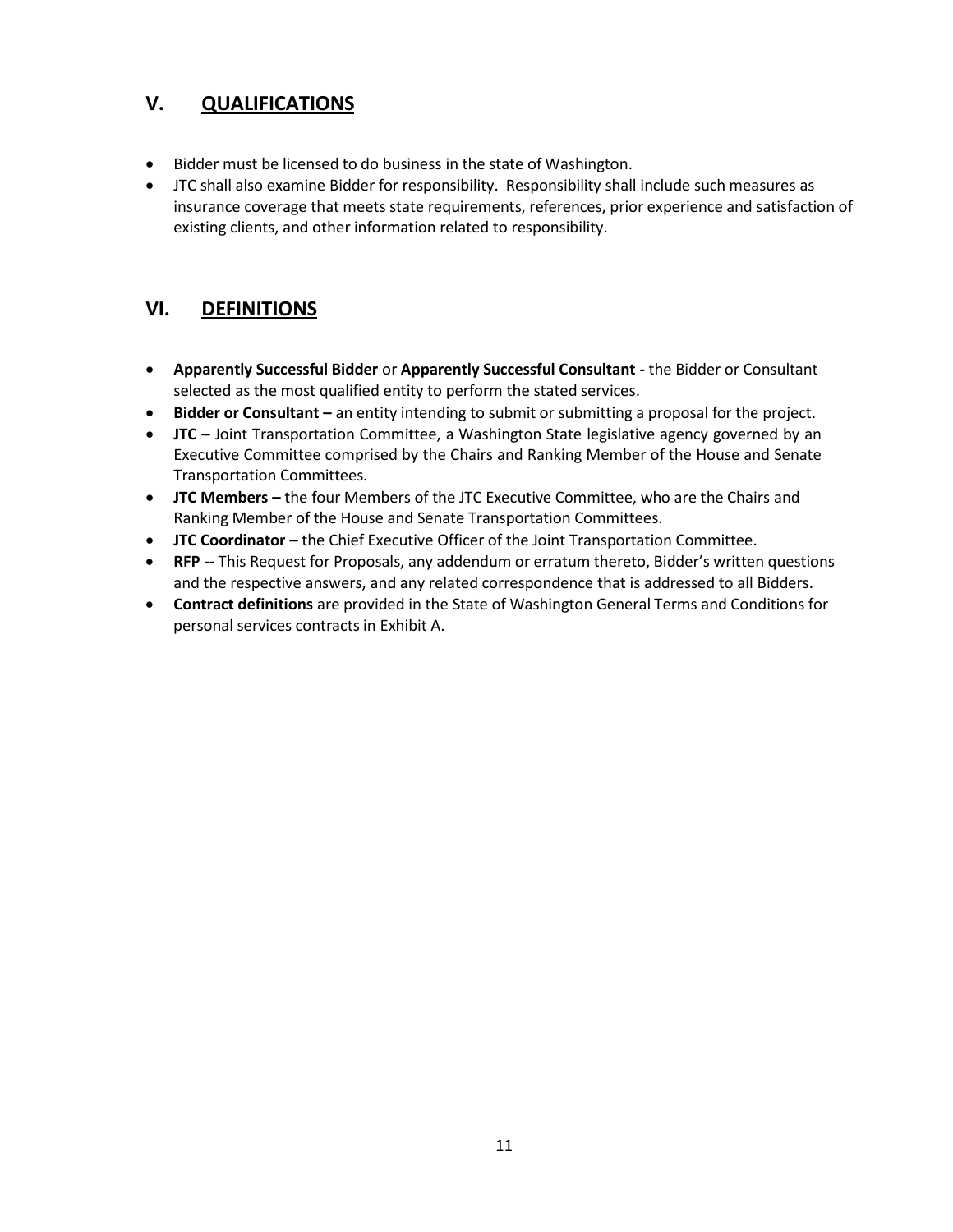## **VII. HELPFUL RESOURCES**

The following resources are provided for convenience and additional background for preparation of proposals. These resources are not exhaustive, and should not be solely relied upon to the form the basis of a proposal or any subsequent recommendations.

Expert Review Panel. As part of the Consultant's proposal, the Consultant may want to propose creating a panel of EV industry experts to consult periodically throughout the study for specialized knowledge or expertise the Consultant does not otherwise possess.

*A Guide to the Lessons Learned from the Clean Cities Community Electric Vehicle Readiness Projects* <http://www.c2es.org/docUploads/pev-guide-to-lessons-learned-report.pdf>

*Alternative Fuel Vehicle & Fueling Infrastructure Deployment Barriers & the Potential Role of Private Sector Financial Solutions*

<http://www.c2es.org/docUploads/barriers-to-private-finance-in-afvs-final-12-20-13.pdf>

*2008 Alternative Fuels Corridor Economic Feasibility Analysis, prepared for WSDOT [http://www.wsdot.wa.gov/NR/rdonlyres/5C14E610-713A-4600-A88D-](http://www.wsdot.wa.gov/NR/rdonlyres/5C14E610-713A-4600-A88D-C567AF49D096/0/AltFuelsFinalReport.pdf)[C567AF49D096/0/AltFuelsFinalReport.pdf](http://www.wsdot.wa.gov/NR/rdonlyres/5C14E610-713A-4600-A88D-C567AF49D096/0/AltFuelsFinalReport.pdf)*

*[http://www.wsdot.wa.gov/NR/rdonlyres/25F3E68A-B7E7-4B02-9375-](http://www.wsdot.wa.gov/NR/rdonlyres/25F3E68A-B7E7-4B02-9375-BC3D92DEE2FF/0/ParsonsBrickerhoffEconomicFeasibilityAnalysisPacketA.pdf) [BC3D92DEE2FF/0/ParsonsBrickerhoffEconomicFeasibilityAnalysisPacketA.pdf](http://www.wsdot.wa.gov/NR/rdonlyres/25F3E68A-B7E7-4B02-9375-BC3D92DEE2FF/0/ParsonsBrickerhoffEconomicFeasibilityAnalysisPacketA.pdf)*

*Electric Vehicle Charging Infrastructure Deployment Guidelines for the Central Puget Sound Area [http://www.psrc.org/assets/3756/eTec\\_Guidelines\\_3-24-2010\\_v2-0.pdf](http://www.psrc.org/assets/3756/eTec_Guidelines_3-24-2010_v2-0.pdf)*

*Electric Vehicle Infrastructure: A Guide for Local Governments in Washington State* [http://www.psrc.org/assets/4325/EVI\\_full\\_report.pdf](http://www.psrc.org/assets/4325/EVI_full_report.pdf)

*Plug-In Electric Vehicle Readiness Plan for the State of Washington, September, 2011* [http://www.wwcleancities.org/documents/EV\\_Readiness\\_Plan\\_WA.pdf](http://www.wwcleancities.org/documents/EV_Readiness_Plan_WA.pdf)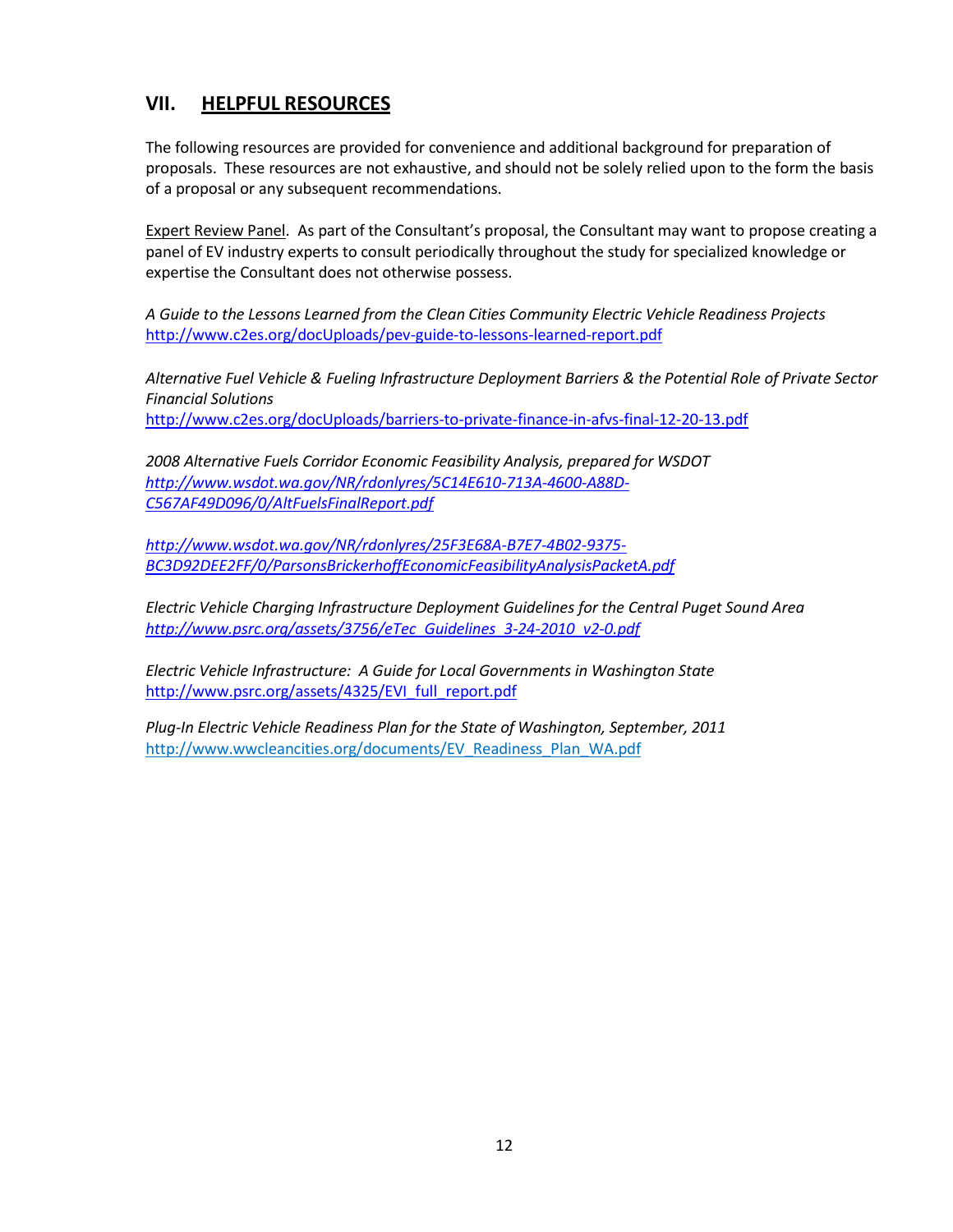## **VIII. PROJECT BUDGET**

The budget for this project shall not exceed a maximum of \$225,000. Any resulting contract for this project will be subject to the standard state of Washington General Terms and Conditions for personal services contracts. A copy is attached to this RFP as Exhibit A.

# **IX. INSTRUCTION TO BIDDERS**

#### **A. SUBMISSION OF PROPOSAL**

**NOTE:** All times listed below refer to local time in Olympia, Washington.

- 1. A Letter of Intent to Bid must be submitted either electronically or by paper copy by 5:00 p.m., local time in Olympia, on **April 10, 2014**, and must include company name, address and email address.
- 2. Bidders must submit seven copies of the proposal and one electronic PDF copy on CD.
- 3. Bidders must include one paper copy of two samples of previous work similar to this type of project and the internet link to these samples or an electronic copy on CD.
- 4. Proposals are due no later than **5:00 p.m., local time in Olympia, on April 21, 2014,** whether mailed or hand delivered. Late proposals will not be accepted and will be automatically disqualified. Proposals should be submitted to:

Joint Transportation Committee (JTC) Sonia Plasencia, RFP Coordinator P.O. Box 40937 3309 Capital Blvd Olympia, WA 98504-0937

- 5. Selected bidders will be required to attend oral interviews on May 1, 2014, at JTC's offices in Olympia and provide presentations at their expense. Selected bidders will be notified of the time of their scheduled interview and presentation.
- 6. All proposals and accompanying documentation become the property of the JTC and will not be returned.
- 7. JTC will not be liable for any costs associated with preparation and presentation of a proposal submitted in response to this RFP. The Bidder assumes responsibility for its personnel's travel and associated costs as they relate to bidding on this project.
- 8. In the event it becomes necessary to revise any part of this RFP, an addendum or erratum will be provided to all Bidders who submitted a Letter of Intent to bid.
- 9. After submission, Bidders will not be allowed to amend their proposal. Responses consisting solely of marketing material are not acceptable and will be rejected.
- 10. Questions regarding this RFP should be directed to Sonia Plasencia, RFP Coordinator, as the single point of contact for this solicitation, **by email only** to [sonia.plasencia@leg.wa.gov.](mailto:sonia.plasencia@leg.wa.gov) Inquiries concerning clarification of some aspect of the RFP will be accepted beginning at 9:00 a.m. on **April 1, 2014***.* No inquiries concerning the RFP will be accepted after 5:00 p.m., local time in Olympia, on **April 10, 2014***.* By **April 11, 2014***,* responses to inquiries will be transmitted to all Bidders who have submitted a Letter of Intent to Bid.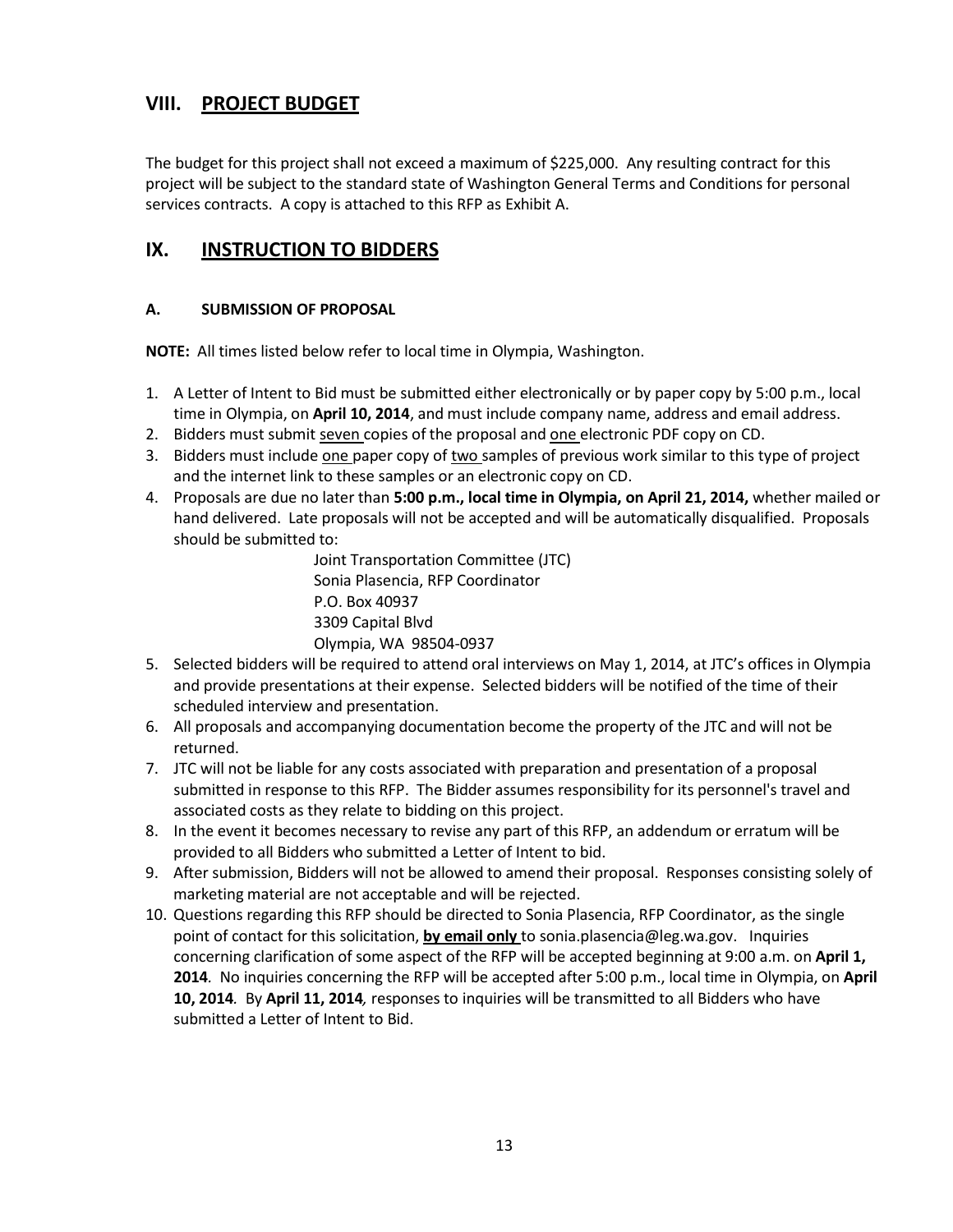### **B. LETTER OF SUBMITTAL**

The Letter of Submittal and the attached Certification and Assurances form (Exhibit B) must each be signed and dated by a person authorized to legally bind the Bidder to a contractual relationship, e.g., the President or Executive Director if a corporation, the managing partner if a partnership, or the proprietor if a sole proprietorship. Along with introductory remarks, the Letter of Submittal is to include by attachment the following information about the Bidder and any proposed subcontractors:

- 1. Name, address, principal place of business, telephone number, and fax number/email address of legal entity or individual with whom contract would be written.
- 2. Name, address, and telephone number of each principal officer (President, Vice President, Treasurer, Chairperson of the Board of Directors, etc.).
- 3. Legal status of the Bidder (sole proprietorship, partnership, corporation, etc.) and the year the entity was organized to do business as the entity now substantially exists.
- 4. Federal Employer Tax Identification number or Social Security number and the Washington Uniform Business Identification (UBI) number issued by the state of Washington Department of Revenue.
- 5. Location of the facility from which the Bidder would operate.
- 6. Identify any Washington State employees or former Washington State employees employed or on the firm's governing board as of the date of the proposal. Include their position and responsibilities within the Consultant's organization. If following a review of this information, it is determined by the JTC that a conflict of interest exists, the Bidder may be disqualified from further consideration for the award of a contract.

#### **C. PROPOSAL FORMAT**

Seven copies of the proposal must be submitted on eight and one-half by eleven (8 1/2x11) inch paper with tabs separating the major sections of the proposal and one electronic PDF copy on CD. The five major sections of the proposal are to be submitted in the order noted below:

- 1. Letter of Submittal, including signed Certifications and Assurances (Exhibit B).
- 2. Technical Approach
	- The Technical Approach should respond to Tasks 1-6 of the Scope of Work, Section ll of this RFP, not to exceed ten pages. This page limitation does not include resumes, qualifications, work samples, Letter of Submittal or signed Certifications and Assurances form.
	- The Technical Approach should describe the approaches, methodologies, and techniques that will be used to undertake each of these tasks and produce the deliverables; and shall identify each person responsible for each task. It should describe in as much detail as possible the anticipated tasks, levels of effort, schedules, and coordination work required to undertake the Tasks.
- 3. Management Approach
	- The Management Approach shall describe how your firm proposes to organize, manage, control, and report on the status of the study. Identify all critical milestones. It should include the following:
		- o A statement of qualifications to conduct this work.
		- $\circ$  Identification of the individual(s) who will do the actual work being proposed, with attached professional resumes. Please keep resumes as concise as possible.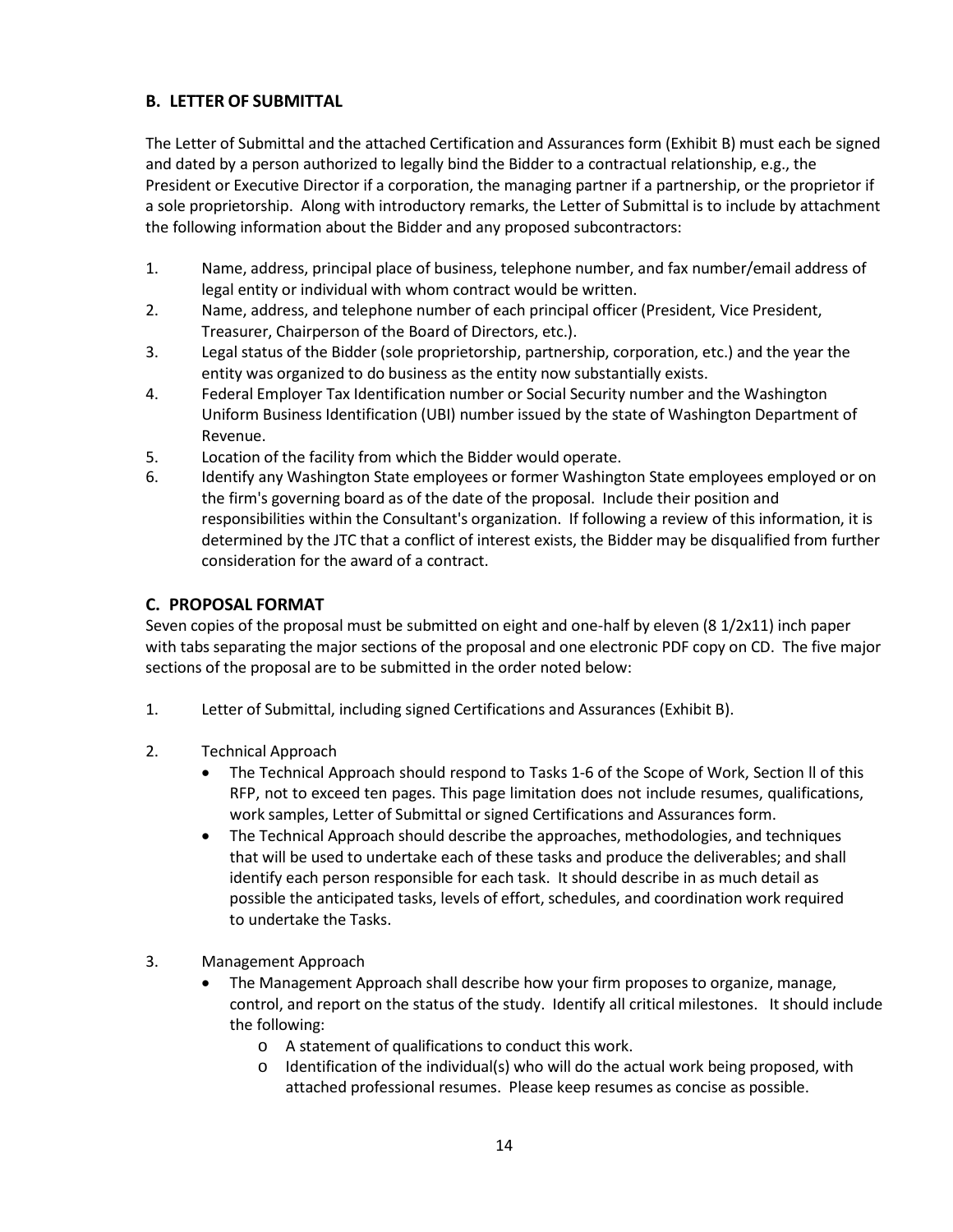- o An organization chart indicating the lines of authority for all personnel involved in performance of the potential contract.
- o A description of staff responsibilities and the amount of time they will devote to the project by task or topic area.
- Bidders must include one paper copy of two samples of previous work similar to this type of project and the internet link to these samples or an electronic copy on CD.
- 4. Cost Approach
	- The total cost of this work in a detailed budget, including direct and indirect labor, travel, and any other expenses (itemized). The cost description should identify projected work hours and hourly rate(s) for each employee, by name and task, who will be assigned to this project.
- 5. References
	- Include three references with whom your firm and the proposed Consultant Project Manager has done similar work. For each reference, include name, title, organization, address, phone number and email address. References shall not include staff of the Joint Transportation Committee, nor Washington State House or Senate Transportation Committee staff.

# **X. EVALUATION CRITERIA**

Proposals will be reviewed and evaluated by a panel selected by the JTC. After the initial evaluations, the JTC will select a small group of Bidders as finalists for oral interviews and presentations to the evaluation panel. Commitments made by the Bidder at the oral interview, if any, will be considered binding. The score from the oral presentation will be considered independently and will determine the apparently successful bidder.

Written proposals submitted in response to this RFP will be evaluated and weighted on the following three categories. This evaluation will be used solely for selecting Bidders to be invited to make an oral presentation.

- Technical Approach (60%)
	- <sup>o</sup> Proposed project approach and methodology
	- <sup>o</sup> Quality of work plan
	- <sup>o</sup> Feasibility of proposed schedule
	- <sup>o</sup> Description of proposed deliverables
- Management Approach (30%)
	- <sup>o</sup> Project team structure internal controls
	- <sup>o</sup> Staff qualifications & resumes
	- <sup>o</sup> Relevant experience with projects of similar complexity & type
	- <sup>o</sup> Other applicable experience
- Cost Approach (10%)
	- <sup>o</sup> Quality of detailed budget
	- <sup>o</sup> Reasonableness of cost approach
	- <sup>o</sup> Total project cost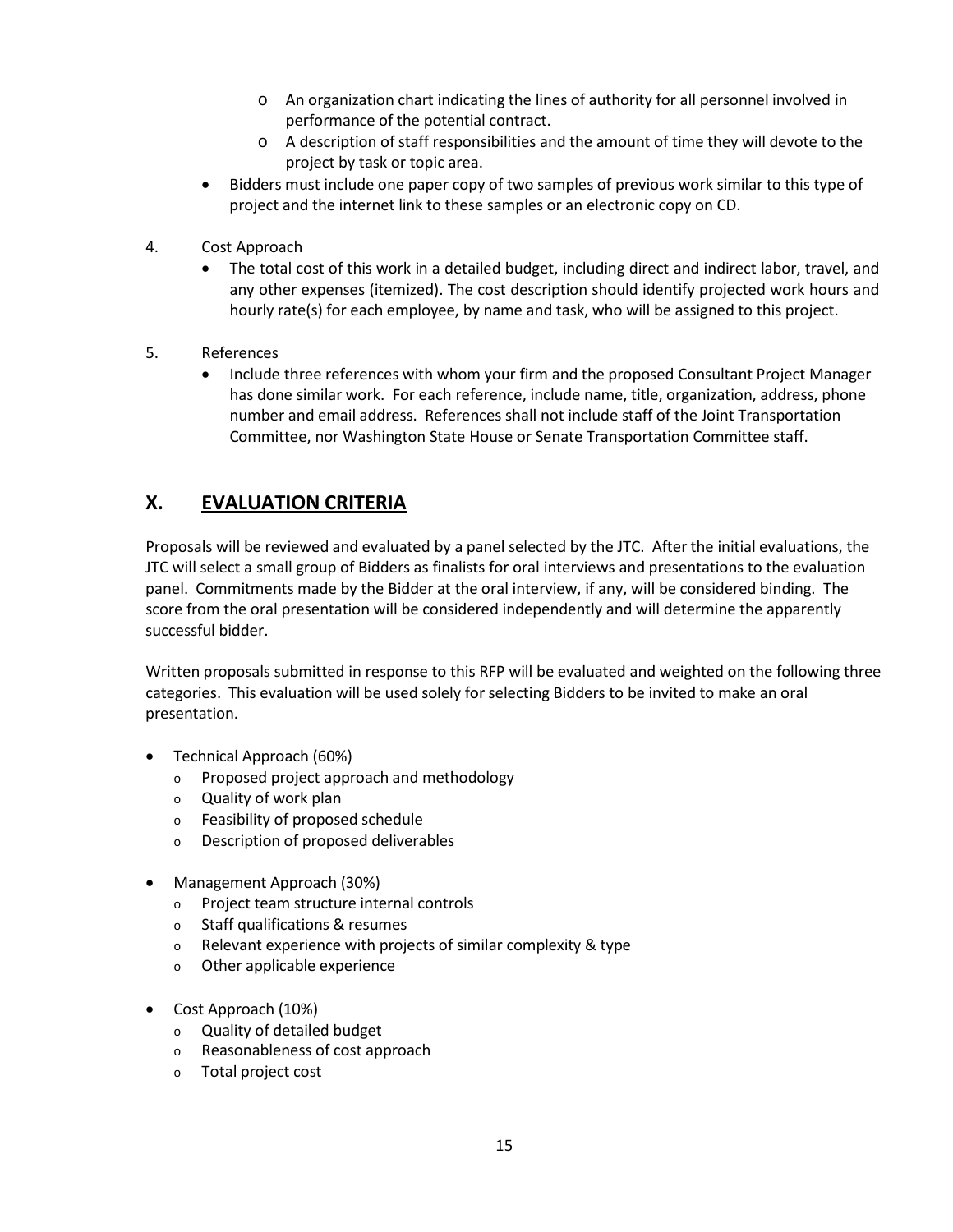## **XI. ESTIMATED SCHEDULE OF ACTIVITIES**

- Letters of Intent to Bid due April 10, 2014 Due date for proposals and all the control of the April 21, 2014 Evaluate proposals and all the April 22-24, 2014 Oral Interviews **May 1, 2014** Announce apparent successful Consultant May 5, 2014 Estimated contract start date May 14, 2014 Introductory presentation to JTC May 14, 2014, in Dupont, Washington Kick-off meeting with Staff Workgroup May 15, 2014 or the week of June 2 Study update to JTC **November 20, 2014, in Olympia, Washington** Draft Interim Report due December 31, 2014 Present draft Interim Report to JTC January 7, 2015, in Olympia, Washington Potential presentations to House and Senate
	-

Transportation Committees January, February or March, 2015 (both presentations on the same day)

Draft Final Report due March 1, 2015

## **XII. PROPRIETARY INFORMATION**

All proposals received shall become public record, but shall remain confidential until the successful bidder resulting from this RFP, if any, is announced. Thereafter, proposals shall be available for public inspection and copying as required by Chapter 42.56 RCW (the principal Washington State statute pertaining to accessibility to public records) except as exempted in that chapter or by other law. Bidders are advised that the permissible exemptions from public disclosure pursuant to Chapter 42.56 RCW are very narrow in scope and will be strictly construed. In the event that a bidder desires to claim portions of its proposal as exempt from disclosure under the provisions of the aforementioned RCW, it is incumbent upon that bidder to clearly identify those portions in a proposal transmittal letter. The transmittal letter must identify the page and particular exemption(s) from disclosure upon which it is making its claim. Further, each page claimed to be exempt must be clearly identified by the word "CONFIDENTIAL" printed on the lower righthand corner of the page. *Designating the entire proposal as confidential is not acceptable and will not be honored.*

**NOTE:** The proposal of the successful bidder will be attached to the resulting contract and incorporated therein by that attachment. Therefore, as part of a public state agency contract, the *entirety* of the successful bidder's proposal will be subject to public disclosure regardless of any claim of confidentiality or previously applicable statutory exemption. Nevertheless, should a successful bidder obtain a court order from a Washington State court of competent jurisdiction prohibiting disclosure of parts of its proposal prior to the execution of the contract incorporating the same, the JTC shall comply with the court order. The burden is upon the successful bidder to evaluate and anticipate its need to maintain confidentiality and to proceed accordingly. Timeliness will be of the essence; a delay in execution of the contract to accommodate a petition to the courts will not be allowed.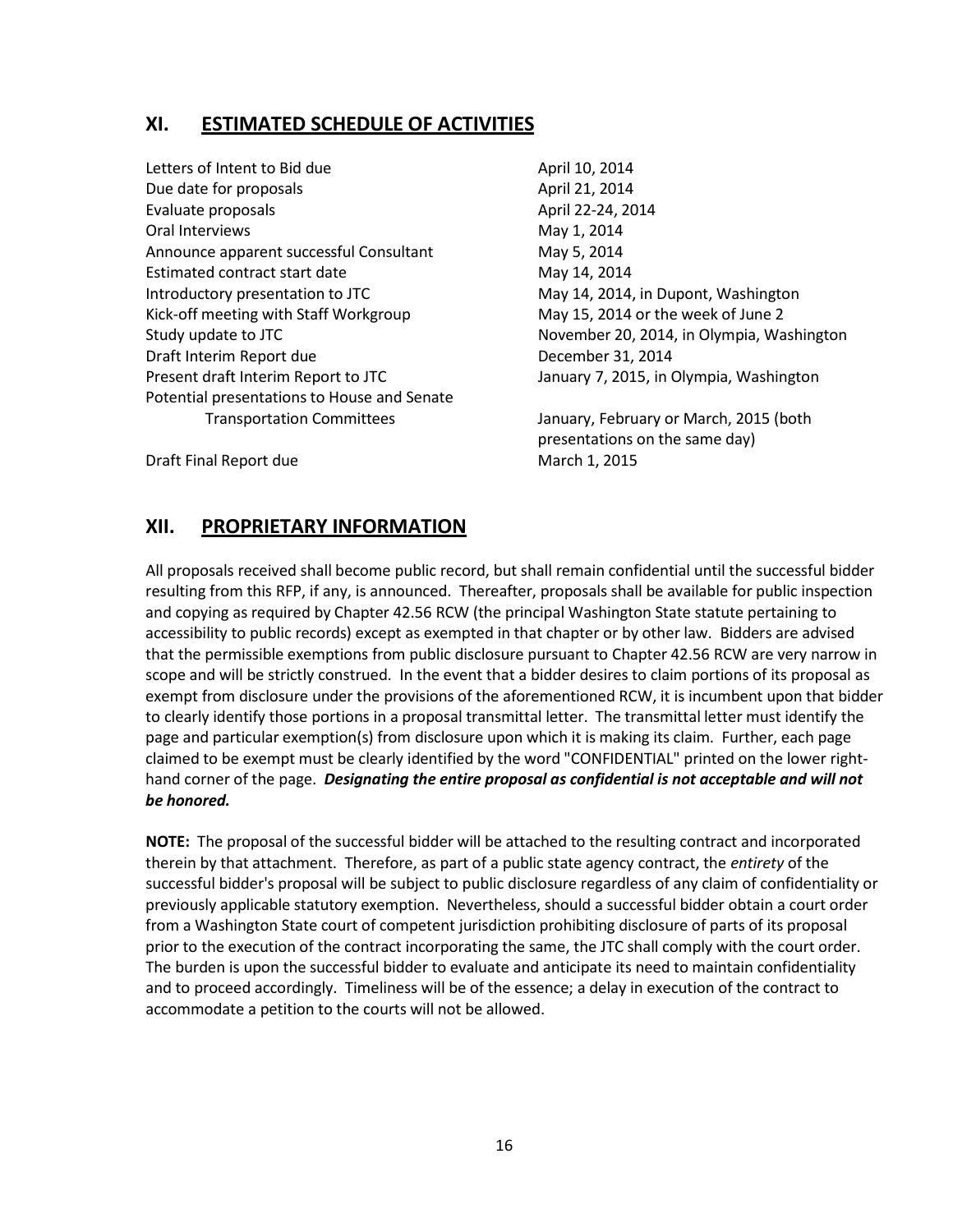## **XIII. JTC RIGHTS**

- 1. Determination of clarity and completeness in the responses to any of the provisions in this RFP will be made solely by the JTC. The JTC reserves the right to require clarification, additional information, and materials in any form relative to any or all of the provisions or conditions of this RFP.
- 2. The JTC reserves the right to reject any or all proposals at any time prior to the execution of a contract acceptable to the JTC, without any penalty to the JTC.
- 3. The JTC intends to award the contract to the Bidder with the best combination of attributes based on the evaluation criteria listed in Section X of this RFP. This RFP does not, however, obligate the JTC to contract for services herein.
- 4. Should the JTC fail to negotiate a contract with the Apparently Successful Bidder, the JTC reserves the right to negotiate and contract with the next most qualified Bidder.
- 5. The JTC reserves the right to waive specific terms and conditions contained in this RFP.
- 6. It shall be understood by Bidders that their proposal is predicated upon acceptance of all terms and conditions contained in this RFP unless the Bidder has obtained such a waiver, in writing, from the JTC prior to submission of the proposal. Any such waiver will be granted to all Bidders.
- 7. The JTC reserves the right, at its sole discretion, to waive minor administrative irregularities contained in any Bidder's proposal.

Thank you for your interest.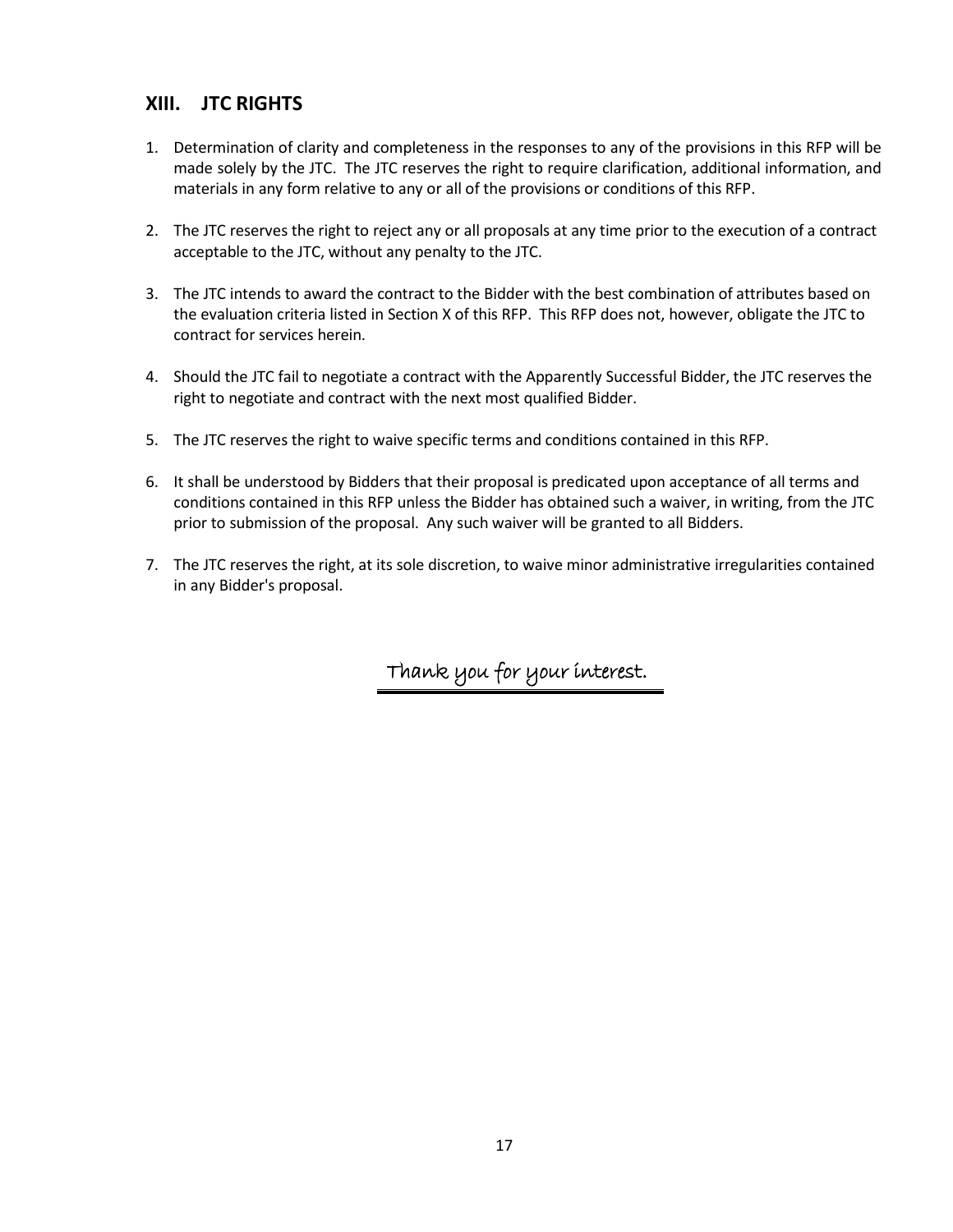#### **Exhibit A**

#### **GENERAL TERMS AND CONDITIONS**

DEFINITIONS -- As used throughout this contract, the following terms shall have the meaning set forth below:

A. The "Joint Transportation Committee," or "JTC," shall mean the Washington State Joint Transportation Committee, any division, section, office, unit, or other entity of JTC or any of the officers or other officials lawfully representing the JTC.

B. "Contractor" shall mean that firm, provider, organization, individual, or other entity performing services under this contract, and shall include all employees of the Contractor.

D. "Subcontractor" shall mean one not in the employment of the Contractor, who is performing all or part of those services under this contract under a separate contract with the Contractor. The terms "Subcontractor" and "Subcontractors" means Subcontractor(s) in any tier.

CONTRACTOR NOT EMPLOYEE OF THE AGENCY -- The Contractor and his or her employees or agents performing under this contract are not employees or agents of JTC. The Contractor will not hold himself/herself out as or claim to be an officer or employee of JTC or of the state of Washington by reason hereof, nor will the Contractor make any claim or right, privilege or benefit which would accrue to an employee under Chapter 41.06. RCW or Chapter 28B.16 RCW.

NONDISCRIMINATION -- During the performance of this contract, the Contractor shall comply with all federal and state nondiscrimination laws, regulations, and policies.

NONCOMPLIANCE WITH NONDISCRIMINATION LAWS -- In the event of the Contractor's noncompliance or refusal to comply with any nondiscrimination law, regulation, or policy, this contract may be rescinded, canceled, or terminated in whole or in part, and the Contractor may be declared ineligible for further contracts with JTC. The Contractor shall, however, be given a reasonable time in which to cure this noncompliance. Any dispute may be resolved in accordance with the "Disputes" procedure set forth herein.

SUBCONTRACTING -- Neither the Contractor nor any Subcontractor shall enter into subcontracts for any of the work contemplated under this contract without obtaining prior written approval of the JTC.

INDEMNIFICATION -- The contractor shall defend, protect, and hold harmless the state of Washington, JTC, or any employees thereof, from and against all claims, suits or actions arising from the Contractor's acts which are libelous or slanderous, which result in injury to persons or property, which violate a right of confidentiality, or which constitute an infringement of any copyright, patent, trademark, or trade name through use of reproduction of material of any kind.

COVENANT AGAINST CONTINGENT FEES -- The Contractor warrants that no person or selling agent has been employed or retained to solicit or secure this contract upon an agreement or understanding for a commission, percentage, brokerage, or contingent fee, excepting bona fide employees or bona fide established agent maintained by the Contractor for the purpose of securing business. JTC shall have the right, in the event of breach of this clause by the Contractor, to annul this contract without liability or, at its discretion, to deduct from the contract price or consideration or recover by other means the full amount of such commission, percentage, brokerage or contingent fee.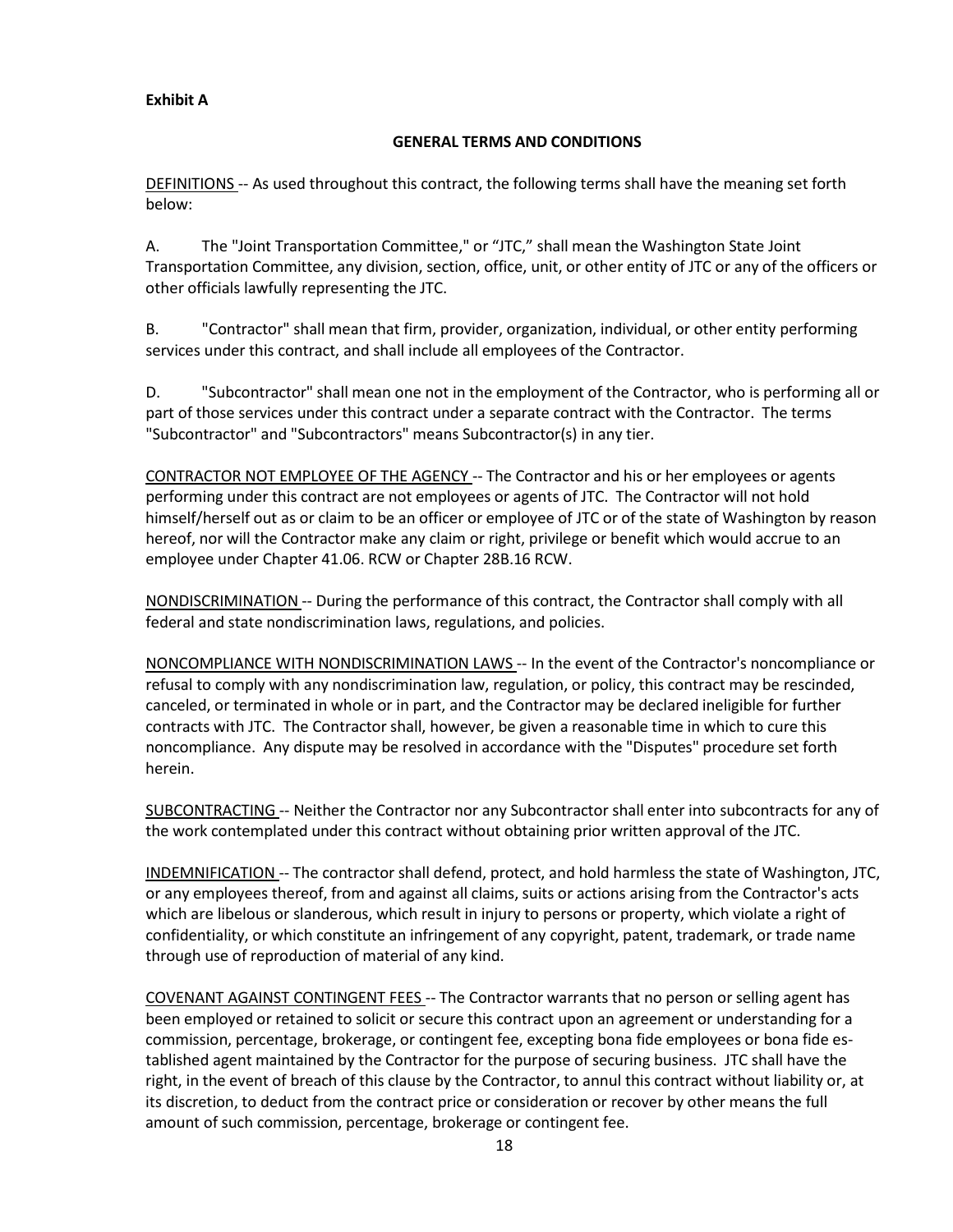CONFLICT OF INTEREST -- JTC may, by written notice to the Contractor, terminate this contract if it is found after due notice and examination by the JTC that there is a violation of the *State Ethics Law Chapter 42.52 RCW*; or any similar statute involving the Contractor in the procurement of, or performance under, this contract.

In the event this contract is terminated as provided above, JTC shall be entitled to pursue the same remedies against the Contractor as it could pursue in the event of a breach of the contract by the Contractor. The rights and remedies of JTC provided for in this clause shall not be exclusive and are in addition to any other rights and remedies provided by law. The existence of facts upon which the JTC makes any determination under this clause shall be an issue and may be reviewed as provided in the "Disputes" clause of this contract.

#### TREATMENT OF ASSETS

A. Title to all property furnished by JTC shall remain in JTC's office. Title to all property furnished by the Contractor, for the cost of which the Contractor is entitled to be reimbursed as a direct item of cost under this contract, shall pass to and vest in JTC upon delivery of such property by the vendor. Title to other property, the cost of which is reimbursable to the Contractor under this contract, shall pass to and vest in JTC upon (i) issuance for use of such property in the performance of this contract, or (ii) commencement of use of such property in the performance of this contract, or (iii) reimbursement of the cost thereof by JTC in whole or in part, whichever first occurs.

B. Any property of JTC furnished to the Contractor shall, unless otherwise provided herein or approved by the JTC, be used only for the performance of this contract.

C. The Contractor shall be responsible for any loss or damage to property of JTC which results from the negligence of the Contractor or which results from the failure on the part of the Contractor to maintain and administer that property in accordance with sound management practices.

D. Upon loss or destruction of, or damage to, any auditees' or JTC's property, the Contractor shall notify JTC thereof and shall take all reasonable steps to protect that property from further damage.

E. The Contractor shall surrender to JTC all property of JTC prior to settlement upon completion, termination, or cancellation of this contract.

F. All reference to the Contractor under this clause shall also include Contractor's employees, agents, or Subcontractors.

NONASSIGNABILITY -- Neither this contract, nor any claim arising under this contract, shall be transferred or assigned by the Contractor.

RECORDS, DOCUMENTS AND REPORTS -- The Contractor shall maintain books, records, documents, and other evidence of accounting procedures and practices which sufficiently and properly reflect all direct and indirect costs of any nature expended in the performance of this contract. These records shall be subject at all reasonable times to inspection, review, or audit by personnel duly authorized by the JTC, State Auditor or federal officials so authorized by law, rule, regulation, or contract. The Contractor will retain all books, records, documents, and other materials relevant to this contract for six (6) years after settlement, and make them available for inspection by persons authorized under this provision.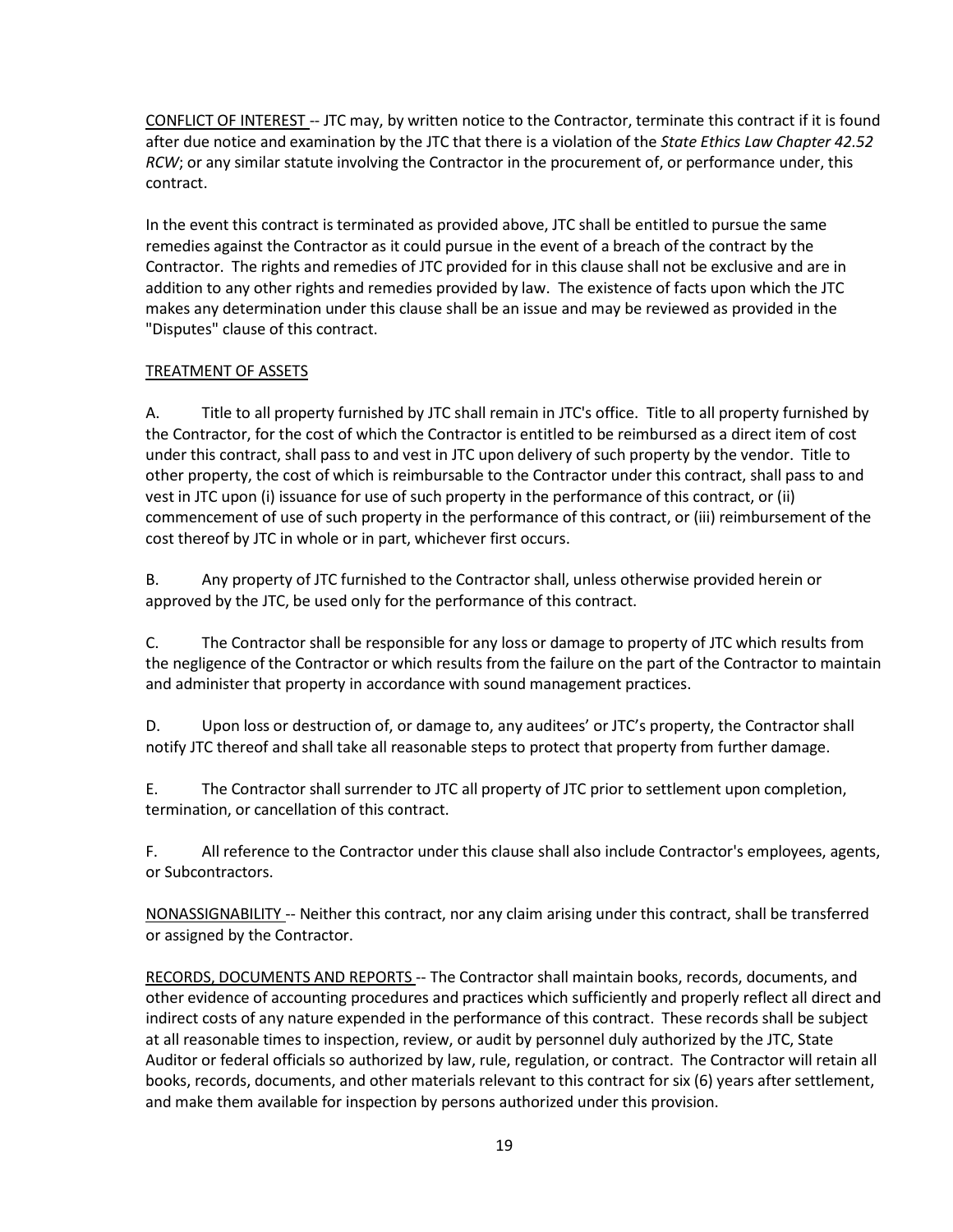RIGHT OF INSPECTION -- The Contractor shall provide right of access to its facilities to the JTC, or any of its officers, or to any other authorized agent or official of the state of Washington or the federal government at all reasonable times, in order to monitor and evaluate performance, compliance, and/or quality assurance under this contract.

SAFEGUARDING OF INFORMATION -- The use or disclosure by any party of any information concerning JTC for any purpose not directly connected with the administration of JTC or the Contractor's responsibilities with respect to services provided under this contract is prohibited except by written consent of the JTC.

RIGHTS IN DATA -- Unless otherwise provided, data which originates from this contract shall be "works for hire" as defined by the U.S. Copyright Act of 1976 and shall be owned by JTC. Data shall include, but not be limited to: working papers, reports, documents, pamphlets, advertisements, books, magazines, surveys, studies, computer programs, films, tapes, and/or sound reproductions. Ownership includes the right to copyright, patent, register, and the ability to transfer these rights.

Data which is delivered under the contract, but which does not originate therefrom shall be transferred to JTC with a nonexclusive, royalty-free, irrevocable license to publish, translate, reproduce, deliver, perform, dispose of, and to authorize others to do so; *provided*, that such license shall be limited to the extent which the Contractor has a right to grant such a license. The Contractor shall exert all reasonable effort to advise JTC, at the time of delivery of data furnished under this contract, of all known or potential invasions of privacy contained therein and of any portion of such document which was not produced in the performance of this contract. JTC shall receive prompt written notice of each notice of claim of copyright infringement received by the Contractor with respect to any data delivered under this contract. JTC shall have the right to modify or remove any restrictive markings placed upon the data by the Contractor.

REGISTRATION WITH DEPARTMENT OF REVENUE -- The Contractor shall complete registration with the Department of Revenue, General Administration Building, Olympia, WA 98504, and be responsible for payment of all taxes due on payments made under this contract.

LICENSING, ACCREDITATION AND REGISTRATION -- The Contractor shall comply with all applicable local, state and federal licensing, accreditation, and registration requirements/standards, necessary for the performance of this contract.

INDUSTRIAL INSURANCE COVERAGE -- The Contractor shall provide or purchase industrial insurance coverage prior to performing work under this contract. JTC will not be responsible for payment of industrial insurance premiums or for any other claim or benefit for this Contractor, or any Subcontractor or employee of the Contractor, which might arise under the industrial insurance laws during performance of duties and services under this contract.

ADVANCE PAYMENTS PROHIBITED -- No payment in advance or in anticipation of services or supplies to be provided under this contract shall be made by JTC.

SAVINGS -- In the event funding from state, federal, or other sources is withdrawn, reduced, or limited in any way after the effective date of this contract and prior to normal completion, JTC may terminate the contract under the "Termination for Convenience" clause, without the five-day notice requirement, subject to renegotiation under those new funding limitations and conditions.

LIMITATION OF AUTHORITY -- Only the JTC shall have the express, implied, or apparent authority to alter, amend, modify or waive any clause or condition of this contract. Furthermore, any alteration,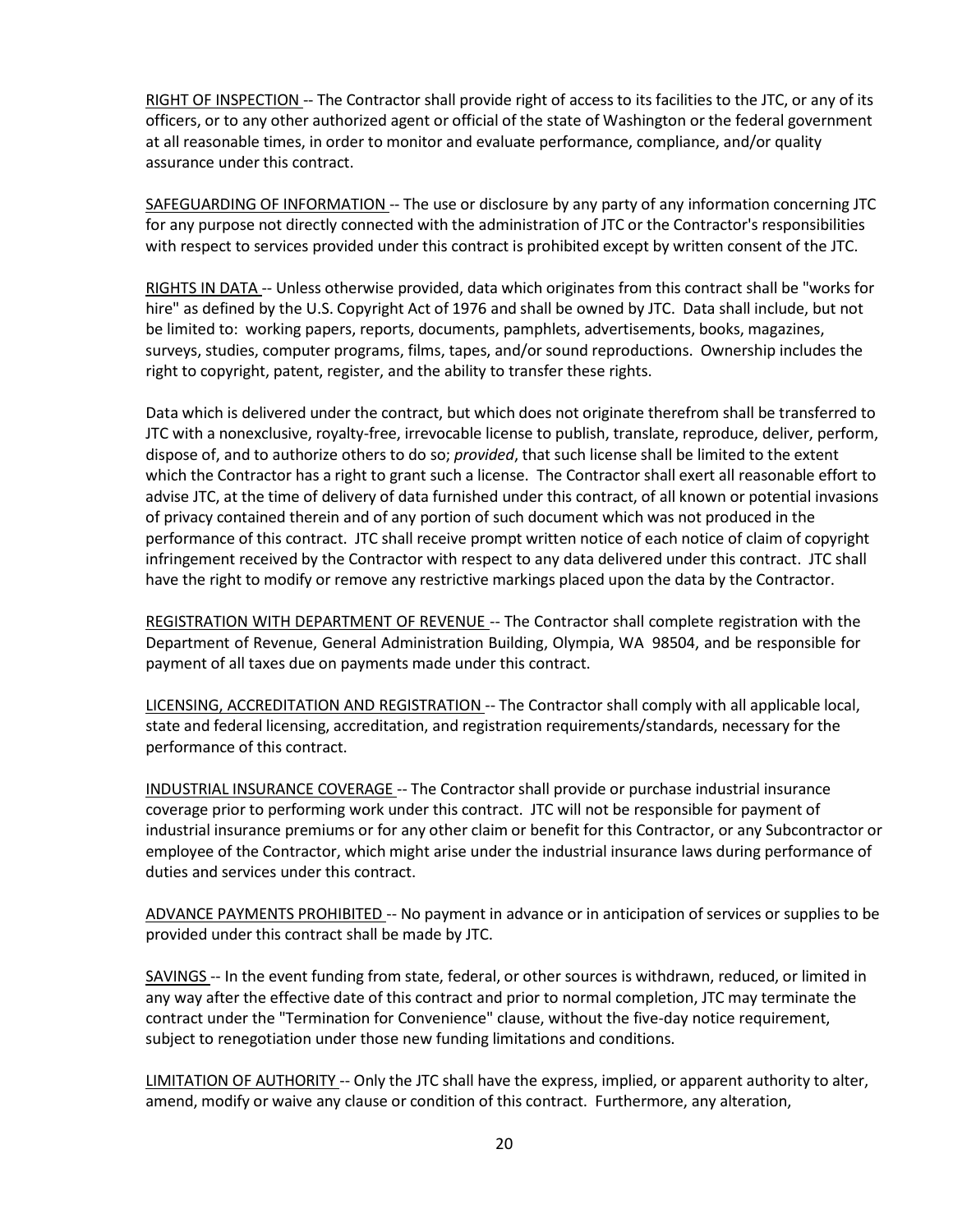amendment, modification, or waiver of any clause or condition of this contract is not effective or binding unless made in writing and signed by the JTC.

WAIVER OF DEFAULT -- Waiver of any default shall not be deemed to be a waiver of any subsequent default. Waiver of breach of any provision of the contract shall not be deemed to be a waiver of any other or subsequent breach and shall not be construed to be a modification of the terms of the contract unless stated to be such in writing, signed by the JTC and attached to the original contract.

CHANGES AND MODIFICATIONS -- The JTC may, at any time, by written notification to the Contractor and without notice to any known guarantor or surety, make changes in the general scope of the services to be performed under the contract. If any such changes cause an increase or decrease in the cost of, or the time required for the performance of this contract, an equitable adjustment may be made in the contract price or period of performance, or both, and the contract shall be modified in writing accordingly. Any claim by the Contractor for adjustment under this clause must be asserted within thirty (30) days from the date of Contractor's receipt of the notice of such change; *provided*, however, that the JTC may, upon determining that the facts justify such action, receive and act upon such claim asserted at any time prior to final payment under this contract. Failure to agree to any adjustment shall be a dispute concerning a question of fact within the meaning of the clause of this contract entitled "Disputes." However, nothing in this clause shall excuse the Contractor from proceeding with the contract as changed.

DISPUTES – If a dispute should arise between the Contractor and JTC regarding the performance or expected outcomes of the contract, such dispute shall be referred to the JTC Coordinator for review and decision. If the decision by the JTC Coordinator is not satisfactory to the Contractor, the Contractor may request in writing that the dispute be reviewed by the executive committee of JTC. Such written request shall be provided to the JTC Coordinator within five (5) days following the Coordinator's decision. The Coordinator shall present the written request to the executive committee at its earliest convenience for review and decision. The decision of the executive committee shall become final and binding.

Unless mutually agreed to by the JTC and the Contractor, the work to be performed under this agreement shall not be delayed or stopped during the review of a dispute either by the JTC Staff Coordinator or the JTC Executive Committee.

TERMINATION FOR DEFAULT -- By written notice, JTC may terminate the contract, in whole or in part, for failure of the Contractor to perform any of the provisions hereof. In such event the Contractor shall be liable for damages as authorized by law including, but not limited to, any cost difference between the original contract and the replacement or cover contract and all administrative costs directly related to the replacement contract, e.g., cost of the mailing, advertising, and staff time; *provided*, that if (i) it is determined for any reason the Contractor was not in default, or (ii) the Contractor's failure to perform is without Contractor's and/or Subcontractor's control, fault or negligence, the termination shall be deemed to be a Termination for Convenience.

TERMINATION FOR CONVENIENCE -- Except as otherwise provided in this contract, the JTC may, by five (5) days written notice, beginning on the second day after the mailing, terminate this contract in whole or in part when it is in the best interests of JTC. If this contract is so terminated, JTC shall be liable only for payment in accordance with the terms of this contract for services rendered prior to the effective date of termination.

TERMINATION PROCEDURE -- Upon termination of this contract, JTC, in addition to any other rights provided in this contract, may require the Contractor to deliver to JTC any property specifically produced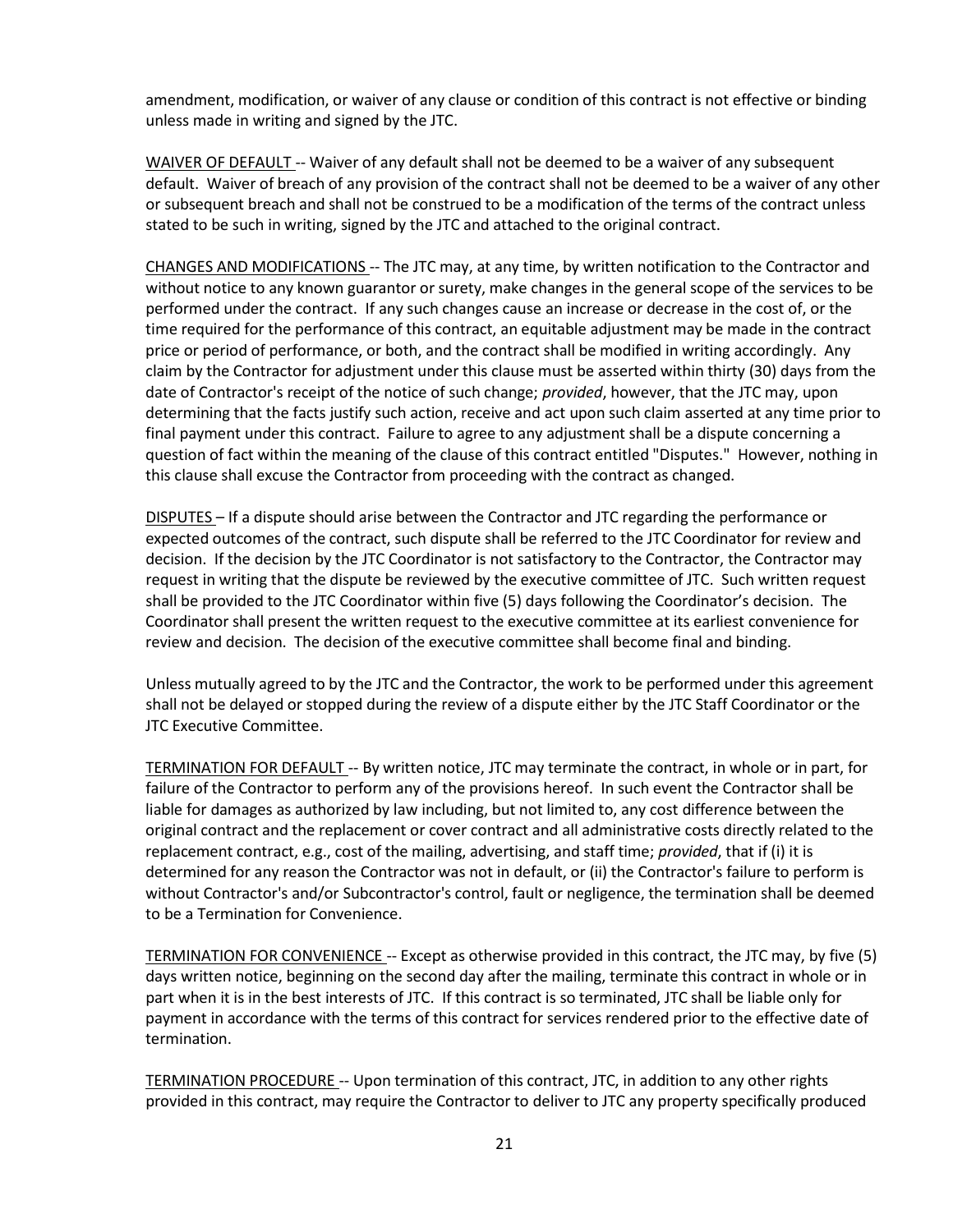or acquired for the performance of such part of this contract as has been terminated. The provisions of the "Treatment of Assets" clause shall apply in such property transfer.

JTC shall pay to the Contractor the agreed upon price, if separately stated, for completed work and services accepted by JTC, and the amount agreed upon by the Contractor and JTC for (i) completed work and services for which no separate price is stated, (ii) partially completed work and services, (iii) other property or services which are accepted by JTC, and (iv) the protection and preservation of property, unless the termination is for default, in which case the JTC shall determine the extent of the liability of JTC. Failure to agree with such determination shall be a dispute within the meaning of the "Disputes" clause of this contract. JTC may withhold from any amounts due the Contractor such sum as the JTC determines to be necessary to protect JTC against potential loss or liability.

The rights and remedies of JTC provided in this section shall not be exclusive and are in addition to any other rights and remedies provided by law or under this contract.

After receipt of a notice of termination, and except as otherwise directed by the JTC, the Contractor shall:

1. Stop work under the contract on the date, and to the extent specified, in the notice;

2. Place no further orders or subcontracts for materials, services, or facilities except as may be necessary for completion of such portion of the work under the contract as is not terminated;

3. Assign to JTC, in the manner, at the times, and to the extent directed by the JTC, all of the rights, title, and interest of the Contractor under the orders and subcontracts so terminated, in which case JTC has the right, at its discretion, to settle or pay any or all claims arising out of the termination of such orders and subcontracts;

4. Settle all outstanding liabilities and all claims arising out of such termination of orders and subcontracts, with the approval or ratification of the JTC to the extent the JTC may require, which approval or ratification shall be final for all the purposes of this clause;

5. Transfer title to JTC and deliver in the manner, at the times, and to the extent directed by the JTC any property which, if the contract has been completed, would have been required to be furnished to JTC;

6. Complete performance of such part of the work as shall not have been terminated by the JTC; and

7. Take such action as may be necessary, or as the JTC may direct, for the protection and preservation of the property related to this contract which is in the possession of the Contractor and in which JTC has or may acquire an interest.

GOVERNING LAW -- This contract shall be governed by the laws of the state of Washington. In the event of a lawsuit involving this contract, venue shall be proper only in Thurston County. The Contractor, by execution of this contract, acknowledges the jurisdiction of the courts of the state of Washington in this matter.

SEVERABILITY -- If any provision of this contract or any provision of any document incorporated by reference shall be held invalid, such invalidity shall not affect the other provisions of this contract which can be given effect without the invalid provision, and to this end the provisions of this contract are declared to be severable.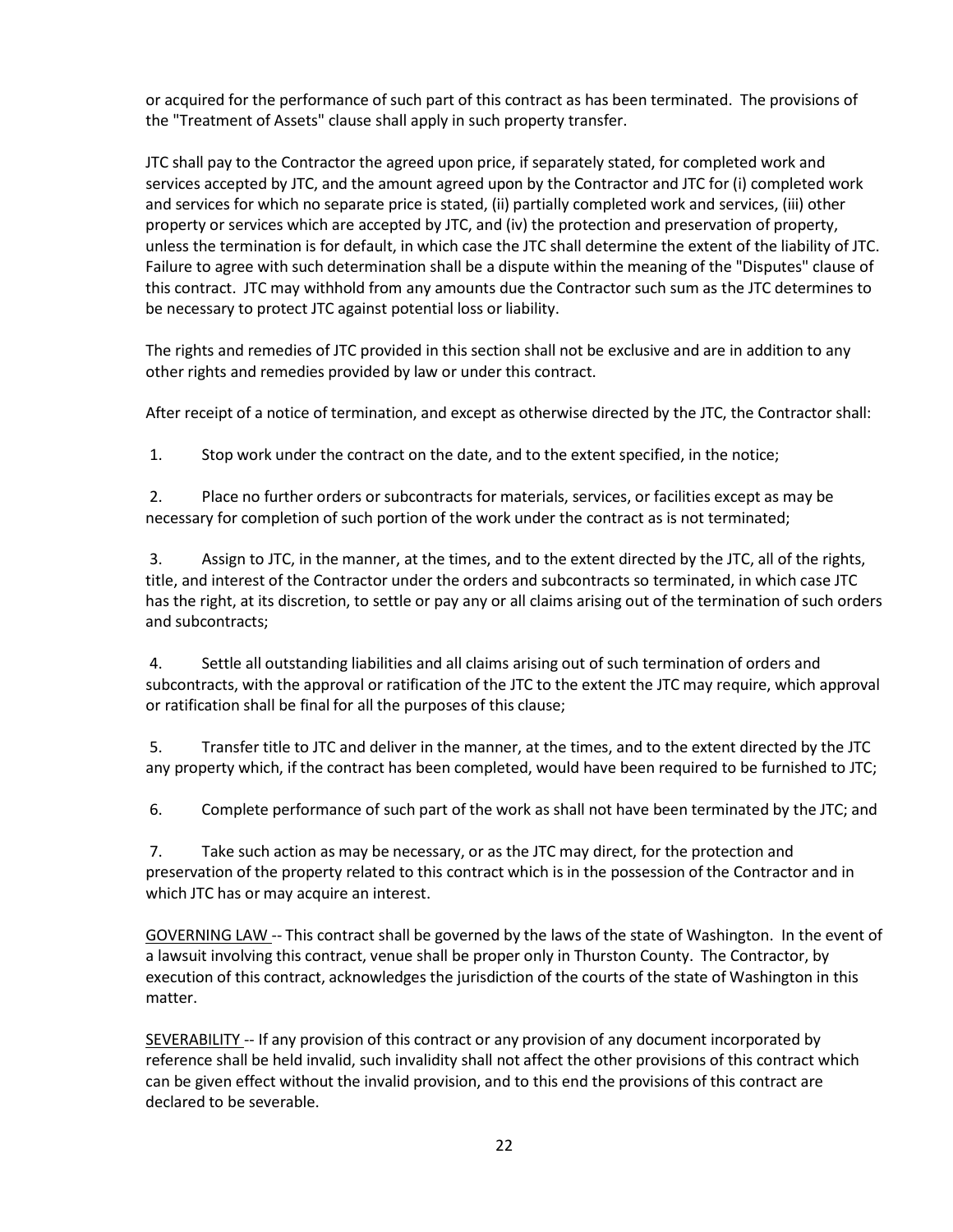FORCE MAJEURE -- Neither party shall be liable to the other or deemed in default under this contract for any delay or failure to perform its obligations under this contract if such delay or failure arises from any cause or causes beyond the reasonable control of the parties and without fault or negligence of the parties, including and not limited to acts of God, war, riots, strikes, fire, floods, earthquakes, epidemics, or other similar circumstances.

SCOPE OF CONTRACT -- This contract and the attachments incorporate all the contracts, covenants, and understandings between the parties concerning the subject matter, and all such covenants, agreements, and understandings have been merged into this contract. No prior contract or understandings, verbal or otherwise, of the parties or their agents shall be valid or enforceable unless embodied in this contract.

CHANGE OF CONTROL OR PERSONNEL -- Contractor shall promptly and in any case within twenty-four (24) hours notify the JTC Contract Coordinator in writing:

1. If any of the representations and warranties of the Contractor set forth in this contract shall cease to be true at any time during the term of this contract;

- 2. Of any material change in the Contractor's management staff;
- 3. Of any change in control of the Contractor or in the business structure of the Contractor; or

4. Of any other material change in the Contractor's business, partnership, or corporate organization relating to this engagement. All written notices regarding changes in management staff shall contain the same information about newly assigned management staff as was requested by JTC in the RFP and such additional information as may be requested by the JTC. For purposes hereof, the term "management staff" shall mean those persons identified as senior management in any response to a RFP or who otherwise will exercise a major administrative role or major policy or Consultant role to the provision of the Contractor's services hereunder. All written notices regarding changes in control of the Contractor shall contain the same information about any new controlling entity as was requested by JTC in the RFP regarding the Contractor and such additional information as may be requested by JTC.

Approval of these changes rests solely with JTC and will not be unreasonably withheld.

PAYMENT OF TAXES -- Contractor shall pay all applicable taxes assessed on the compensation received under this contract and shall identify and pay those taxes under Contractor's federal and state identification number(s).